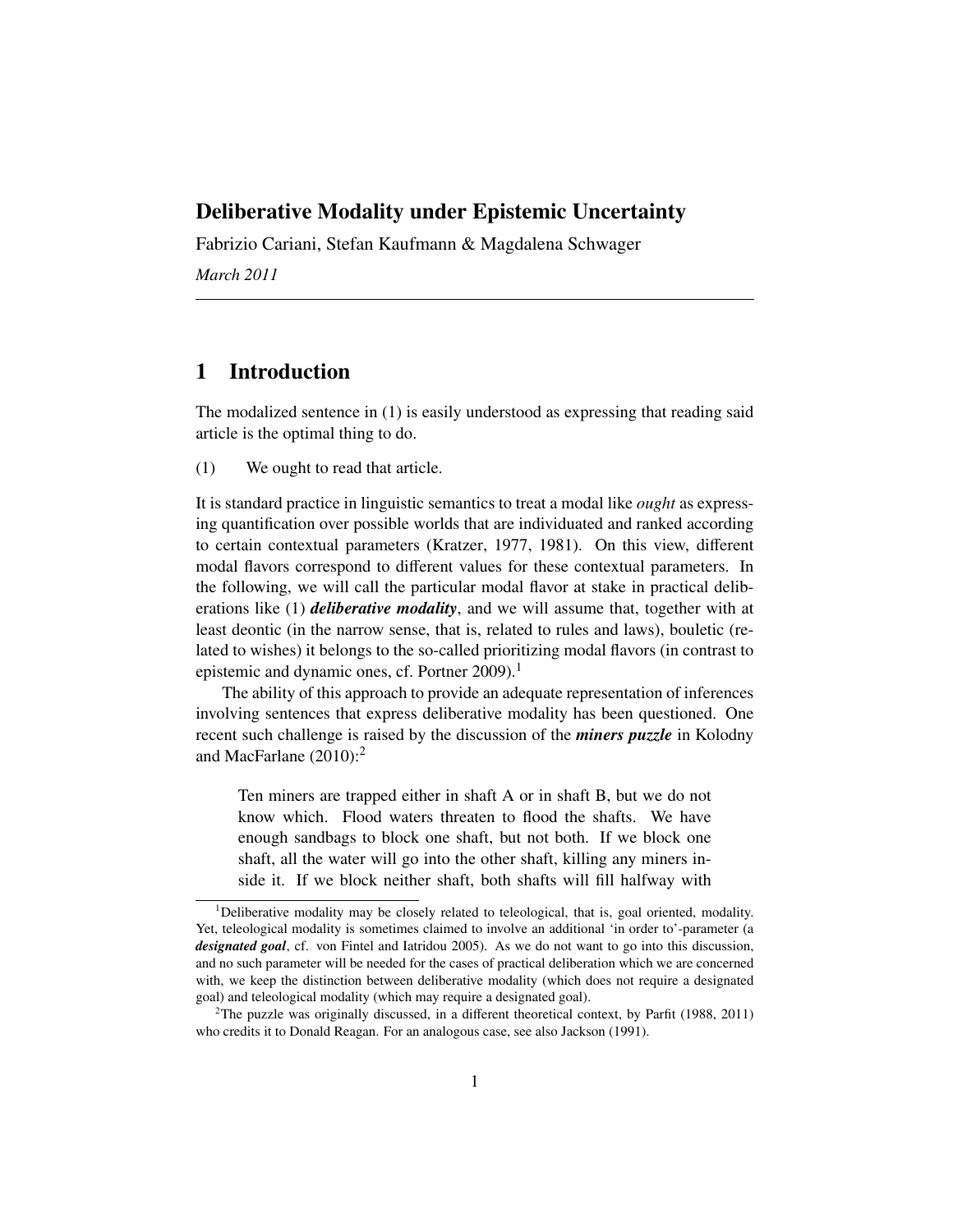water, and just one miner, the lowest in the shaft, will be killed.

| Action                                      | if miners in $A$ if miners in $B$ |             |
|---------------------------------------------|-----------------------------------|-------------|
| Block shaft A                               | All saved                         | All drowned |
| <b>Block shaft B</b>                        | All drowned                       | All saved   |
| Block neither shaft One drowned One drowned |                                   |             |

(Kolodny and MacFarlane 2010, p. 155-ff)

Kolodny and MacFarlane argue that this puzzle poses a logical and a semantic problem. As we will show, the semantic problem directly affects the standard linguistic picture of deliberative modality. For the situation described, they report the following judgements:

| (2) | a. | We ought to block neither shaft.                            | True |
|-----|----|-------------------------------------------------------------|------|
|     |    | b. If the miners are in shaft A, we ought to block shaft A. | True |
|     |    | c. If the miners are in shaft B, we ought to block shaft B. | TRUE |

These judgements strikes us as correct—provided that we stick to the deliberative interpretation of *ought*. In principle, it would be best to block the shaft in which the miners are, thus (2b) and (2c) seem to be true. But given that we don't know and have no way of finding out,<sup>3</sup> it is best to block neither shaft and thus guarantee that we save nine of the ten. So, (2a) seems to be true as well. However, from (3), which is undisputedly true in the scenario under consideration, together with (2b) and (2c) under standard assumptions of propositional logic (disjunction introduction, disjunction elimination, and modus ponens for indicative conditionals) we can derive (4).

| (3) | Either the miners are in shaft A or they are in shaft B. | True |
|-----|----------------------------------------------------------|------|
|     |                                                          |      |

(4) Either we ought to block shaft A or we ought to block shaft B. F

But (4) is intuitively incompatible with (2a). And, indeed, (4) doesn't seem to be a correct outcome of practical reasoning.

The puzzle poses two distinct problems:

LOGICAL How should we block the derivation of (4) from (2b), (2c) and (3)? SEMANTIC How can our semantic machinery derive all of the salient verdicts?

Kolodny and MacFarlane (2010) discuss various strategies to solve the logical problem—by rejecting one or more of the premises or giving up on one or more of

 $3$ It is vital to Kolodny and MacFarlane's (2010) reasoning that the decision has to be taken without there being a chance of finding out where the miners are.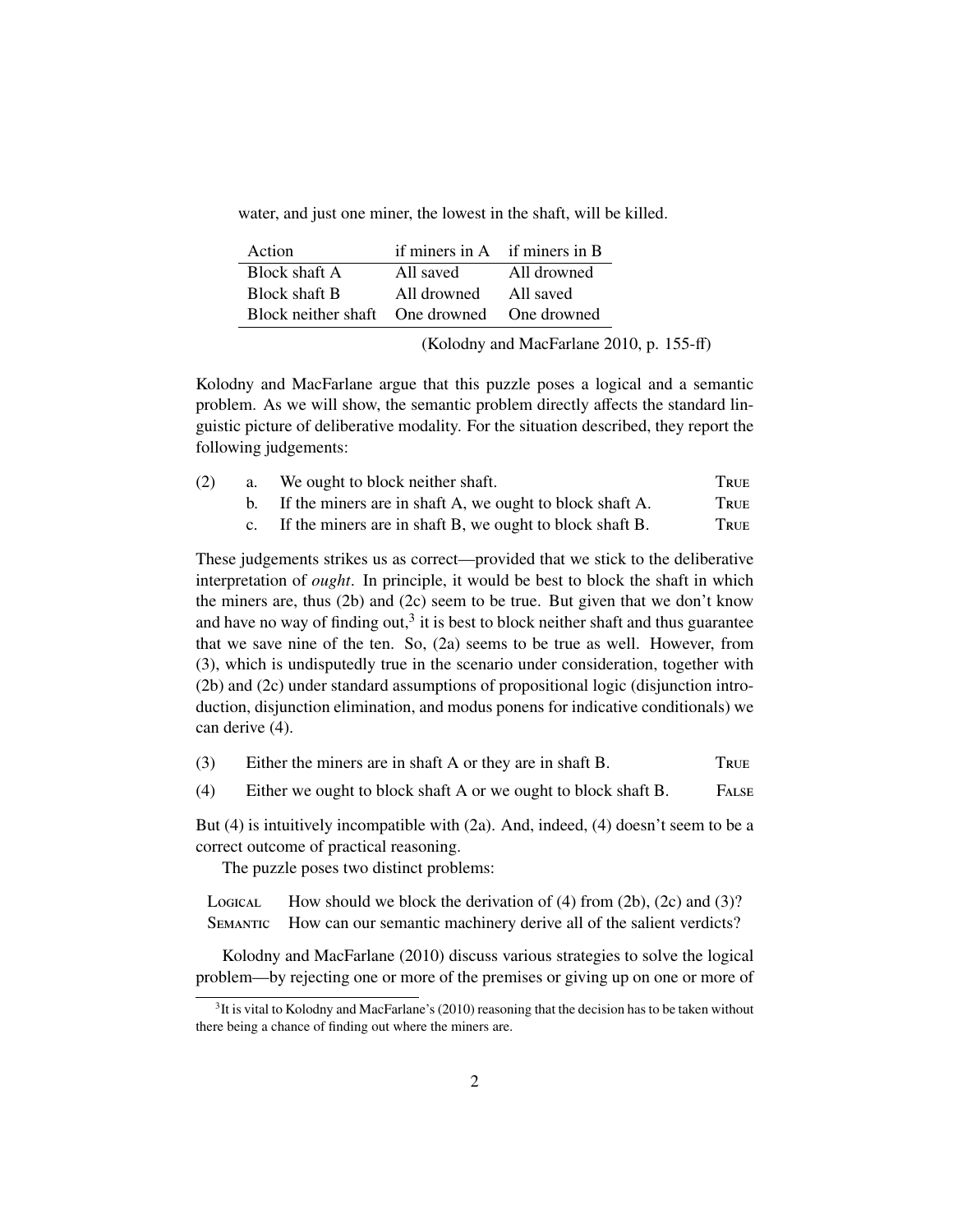the inference rules. They end up jettisoning modus ponens; without this rule, they argue, from  $(2b)$ ,  $(2c)$ ,  $(3)$  we can no longer derive  $(4)$ . As they acknowledge, this leaves open the question concerning the correct semantics.

In much recent research in natural language semantics, neither the validity of modus ponens for indicative conditionals nor a classical analysis of disjunction is taken for granted. In light of this, we might expect that, under standard assumptions in linguistic semantics, the semantic problem would not arise. This expectation turns out to be false. In Section 2, we show that the problem arises given any straightforward specification of the general assumptions in the standard framework of possible worlds semantics. In Section 3, we propose an extension of the standard framework and show how this accounts for the semantic problem.

Our solution to the miners puzzle shares a central feature of Kolodny and Mac-Farlane's solution to the semantic problem (*serious information dependence*, cf. Section 3). At the same time, we aim to improve on their proposed answer to the semantic problem in two respects: First, we will claim that our approach gives a better diagnosis of the puzzle. Second, our approach produces more systematic explanations of how the truth-values of deliberative modalities evolve as context evolves. Finally, our proposal constitutes a conservative extension of the standard analysis (which can be simulated as a special case of our approach, as we show in Section 4).

# 2 The miners problem in Kratzer's framework

Kolodny and MacFarlane's solution to the miners problem relies on the rejection of modus ponens. The standard semantics for conditionals in the Kratzer-style framework for modals and conditionals accounts for failures of modus ponens as observed in non-practical inference as well. In this section, we briefly introduce the framework and evaluate its predictions for the miners problem. We argue that the framework does not offer a solution to the miners problem. We conclude the section by arguing that it is nonetheless a useful guide in looking for a solution.

#### 2.1 Formal background

In this section we briefly introduce the formal tools standardly adopted in linguistic semantics. We take as given a non-empty set *W* of possible worlds. Propositions are represented as subsets of *W*. Atomic sentences denote propositions. We first define the interpretation of modal verbs and then discuss various possibilities of applying the framework to the sentences in the miners example.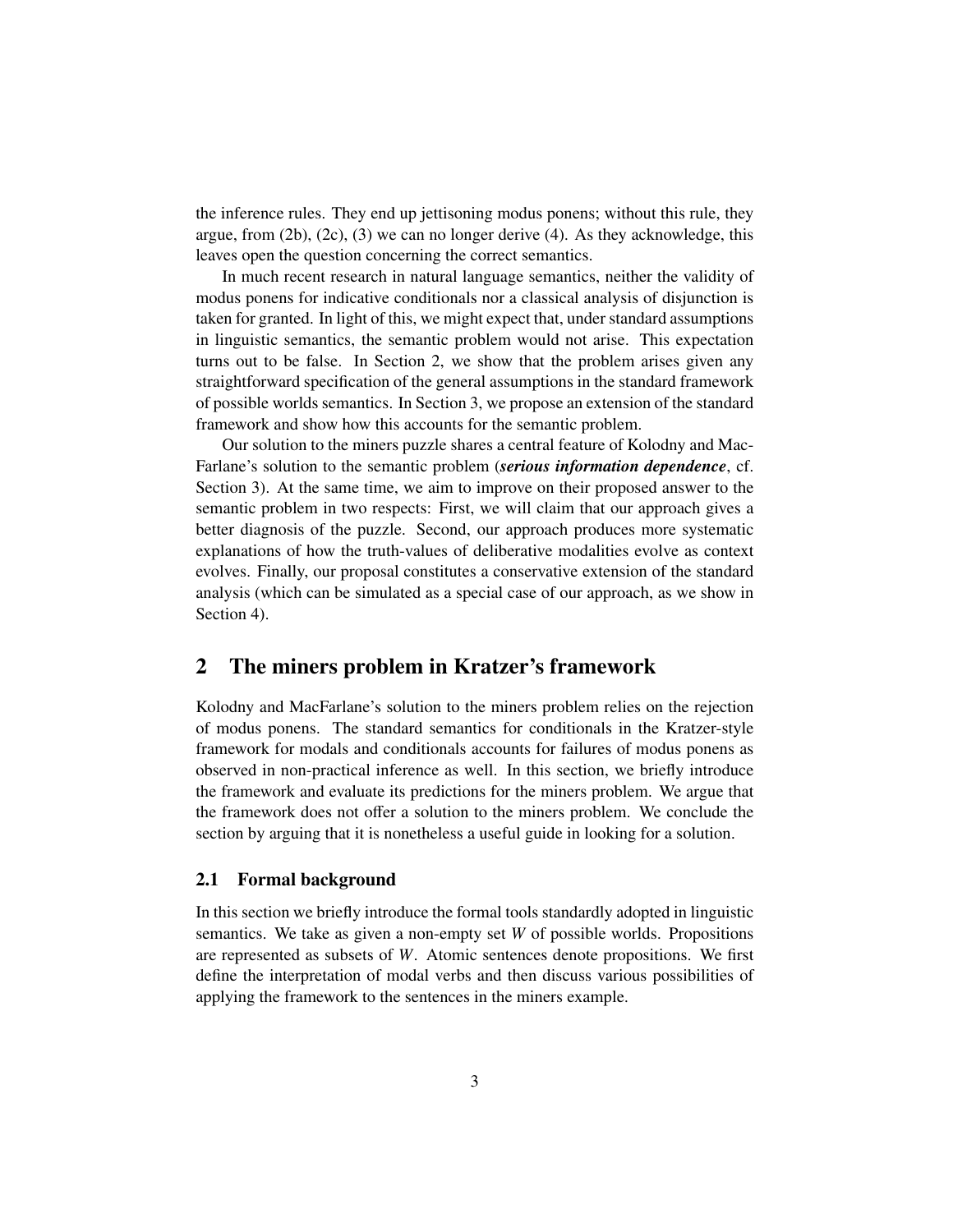Following Kratzer (1981), modal sentences are interpreted relative to two parameters *f* and *g*. Both are *conversational backgrounds*in her terms, i.e., functions from worlds to sets of propositions. The first determines which worlds form the domain relative to which the modal expressions in question are to be interpreted, much like the *accessibility relations* familiar in modal logic. It is called the modal base. For each world *w*, we call the set  $\bigcap f(w)$  (the worlds at which all propositions in  $f(w)$  are true) the *modal background* at  $w^4$ . The second parameter *g* is called an *ordering source*. For each world *w*, it induces a pre-order on the set of worlds. Depending on the way *g* is interpreted,  $u \leq_{g(w)} v$  may mean that *u* is less far-fetched than  $v$ , preferable to  $v$ , or "better" than  $v$  in some other contextually salient respect. Formally, the relation is defined as follows, for each  $u, v \in W$ :

(5) 
$$
u \leq_{g(w)} v \text{ iff } \{p \in g(w)|v \in p\} \subseteq \{p \in g(w)|u \in p\}
$$

We add a *human necessity* modal operator  $\mathbf{E}$  to the language whose interpretation relative to a world *w*, modal base *f* and ordering source *g* is defined in (6a). A special case is the (familiar) *simple necessity* operator  $\Box$ , defined in (6b) as shorthand for human necessity relative to a constant ordering source whose value is the empty set of propositions. In this case, the sentence is true iff its prejacent is true at all worlds in the modal base.

(6) a.  $\Box \varphi$  is true at  $\langle w, f, g \rangle$  iff<br>  $\forall v \in \bigcap f(w)$   $\big[\exists u \in \bigcap f(w) \big[u \leq_{g(w)} v \land \forall z \in \bigcap f(w) \big[z \leq_{g(w)} u \to z \in \varphi\big]\big]\big]$ .<br>
b.  $\Box \varphi$  is true at  $\langle w, f \rangle$  iff  $\Box \varphi$  is true at  $\langle w, f, \psi \varphi \rangle$ . b.  $\Box \varphi$  is true at  $\langle w, f \rangle$  iff  $\Box \varphi$  is true at  $\langle w, f, \lambda v. \varnothing \rangle$ .

If the ordering source  $g(w)$  is finite, there is guaranteed to be a set of minimal or "best" worlds. We assume for simplicity that this is the case (Lewis 1973's *Limit Assumption*) and refer to this set as in (7a). Under the given assumptions, the semantics for  $\mathbf{m}$  can equivalently be spelt out as in (7b).

(7) a. 
$$
O(w, f, g) =_{df} \left\{ u \in \bigcap f(w) \middle| \forall v \in \bigcap f(w) \left[ v \leq_{g(w)} u \to u \leq_{g(w)} v \right] \right\}
$$
  
b.  $\text{m}\varphi$  is true at  $\langle w, f, g \rangle$  iff  $\varphi$  is true at all worlds in  $O(w, f, g)$ .

Nothing in the given scenario seems to turn on the question whether the ordering source is finite or not. We will therefore use the simpler definition in (6a) without loss of generality.

<sup>4</sup>There is some variation in the literature as to whether the term "modal base" for a given world *w* refers to the function *f* itself, to  $f(w)$  (the value of this conversational background), or to  $\bigcap f(w)$  (the set of accessible worlds in the sense of modal logic). We use the term as defined in Kratzer (1981), namely for the conversational background. If there is no danger of confusion, we also use it for the value  $f(w)$  at a particular world *w*. However, we reserve the term **modal background** for the set of worlds  $\bigcap f(w)$ .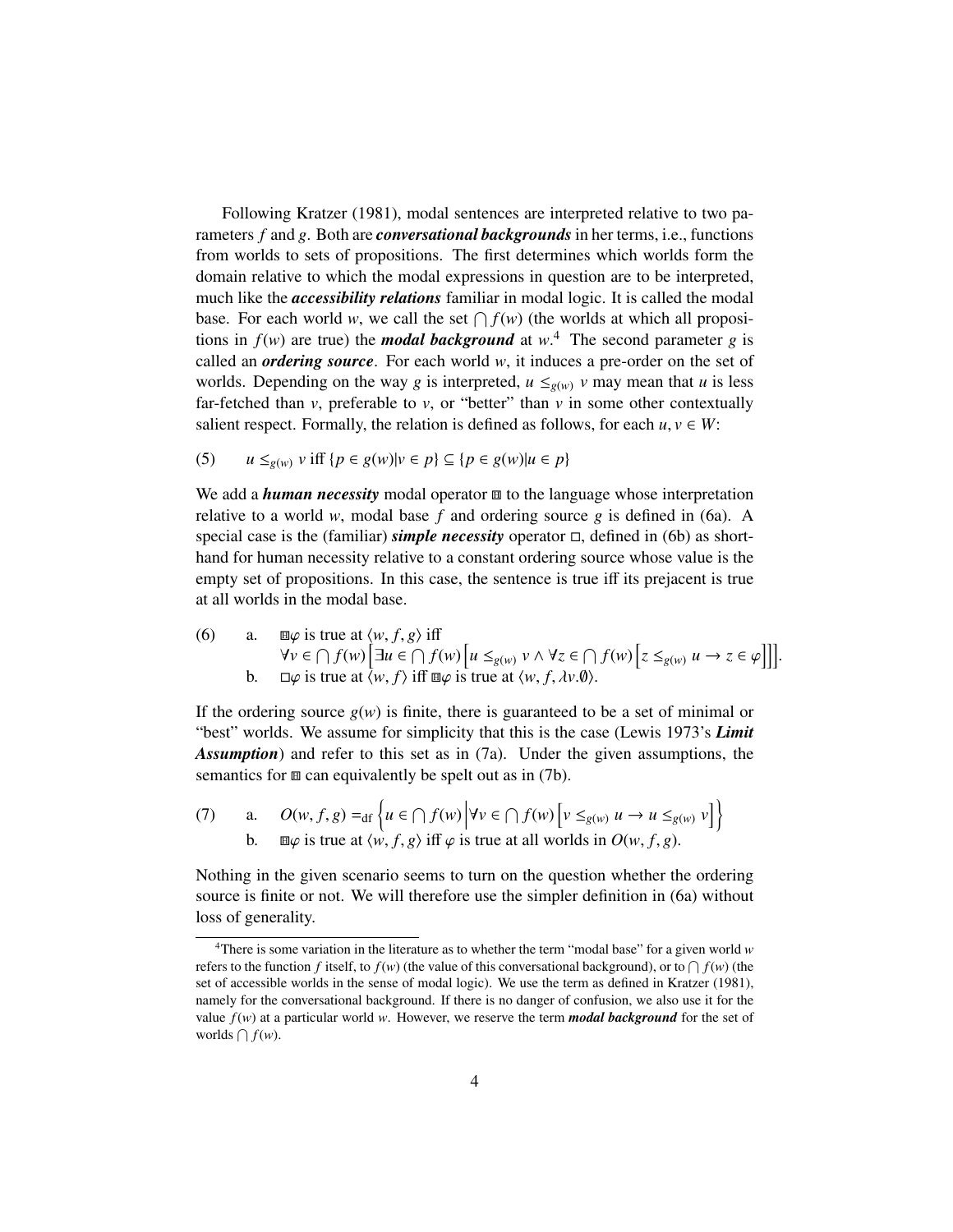As mentioned above, in Kratzer's system the interpretation of a modal crucially depends on two contextual parameters, the modal base and the ordering source. According to the received view, *ought* expresses human necessity relative to these parameters. What are their most plausible settings in the miners case?

## 2.2 Ordering source

The standard assumption about the ordering source for *ought* is that it represents our goals or moral obligations. In principle, these two notions are distinct and give rise to *teleological* and *deontic* modal flavors. In the given scenario, our intuitions may waver as to how the particular ordering source should be labeled. But assuming that the moral obligations we are under are also goals we strive to attain, we need not worry too much about which of the two notions is at play. What is important in the given situation is that we can identify a stock of propositions that govern our decision as to what step to take next, and they obviously include "that as few miners as possible die."<sup>5</sup>

We refer to this ordering source as *g*. Crucially, its value does not depend on what shaft the miners are in, or indeed on any other fact left unspecified by the description of the scenario. Thus  $g$  is constant across all relevant worlds compatible with what we are told about the scenario. In order to account for the intuition that a world in which we save *n* + 1 miners comes out better than one in which we save only *n*, we assume that at each world *w* compatible with what we know, the ordering source returns the set of propositions given in (8).

(8)  $g(w) = \{all \text{ minors are saved, at least 9 miners are saved, ...,} \}$ at least 1 miner is saved }

## 2.3 Modal base

The choice of the modal base is more complicated than that of the ordering source. In the following, we discuss the main issues from the perspective of a Kratzer-style semantics, which we will later compare to Kolodny and MacFarlane's proposal.

Before we start, notice that the set of possible words compatible with the description of the scenario can be split into six mutually exclusive subsets, each of

<sup>&</sup>lt;sup>5</sup>Note that this may follow from a more general principle like "if someone is in danger, save that person." As there are no other lives at stake that are relevant under the current circumstances, we can ignore more general moral obligations that do not immediately pertain to the deliberation described in the scenario. For example, the deliberation seems unaffected by the possibility to give up our jobs, study medicine and join *Médecins Sans Frontières*, which might enable us to save even more (totally unrelated) lives. Zooming in on the particular case in that sense seems to correctly capture speakers' intuitions about the sentences in (2a)-(2c).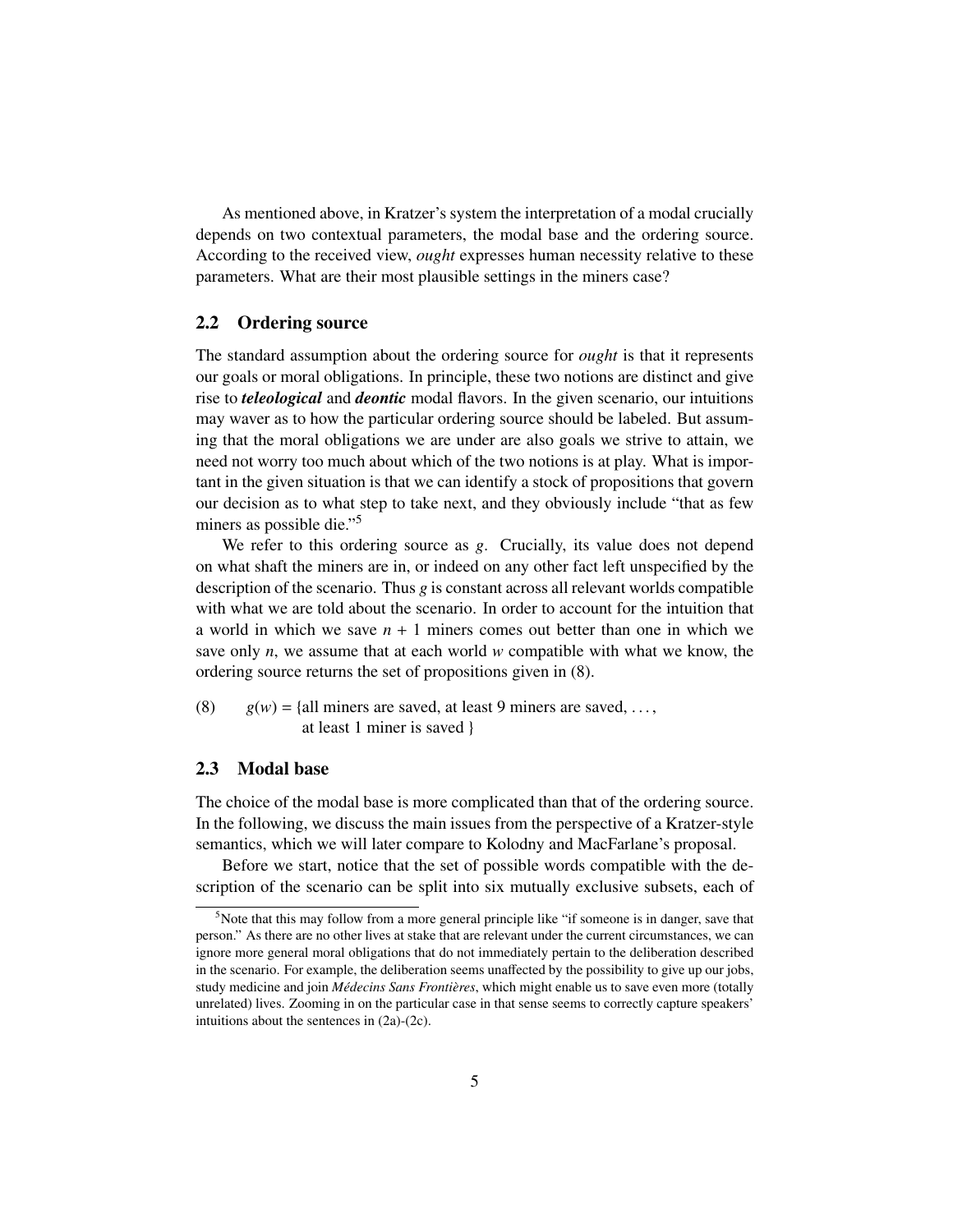| Table 1: Classes of worlds in the given scenario |  |  |  |
|--------------------------------------------------|--|--|--|
|--------------------------------------------------|--|--|--|

| cell      | position of miners | action        | miners lost |
|-----------|--------------------|---------------|-------------|
| AA        | shaft A            | block A       |             |
| AB        | shaft A            | block B       | 10          |
| AN        | shaft A            | block neither |             |
| BA        | shaft B            | block A       | 10          |
| <b>BB</b> | shaft B            | block B       |             |
| <b>BN</b> | shaft B            | block neither |             |

which is characterized by a state of affairs (i.e., location of the miners) and an action on the part of the narrators ('we'). For ease of discussion, we refer to these six possibilities with the letter sequences given in the leftmost column in Table 1. For each possibility, the two parameters jointly determine the outcome (i.e., the number of miners lost) listed in the rightmost column. With this picture in mind, we turn to two kinds of modal bases that may be involved in the interpretation of *ought* and consider their respective predictions about the miners scenario.

#### 2.3.1 Circumstantial

In the linguistic literature, the modal base for *ought* is typically taken to be *circumstantial* – that is, determined by the relevant facts of the situation. The question of what counts as a "relevant" fact is difficult to answer in general, but intuitions are clear enough for a simple scenario like the miners problem.<sup>6</sup> What is important about the notion of a circumstantial modal base is that it is independent of – though not necessarily distinct from – the information available to the deliberating agents involved in the situation. In this respect, it comes closest to what Kolodny and MacFarlane discuss as the *objective* interpretation of the modal.

The description of the scenario does not give the reader all the relevant facts that would be required to determine the content of the circumstantial modal base. Clearly the location of the miners is of vital importance for the consequences of our actions, and the description of the situation makes it clear that the matter is settled objectively: There is a shaft, A or B, such that the miners are in it. That is a relevant fact, and so the circumstantial modal base includes it. But we (both the 'we' of Kolodny and MacFarlane's description and we as readers of their paper) do not know which of the two it is.

 ${}^{6}$ For some general reflection on this issue, cf. Section 3.3.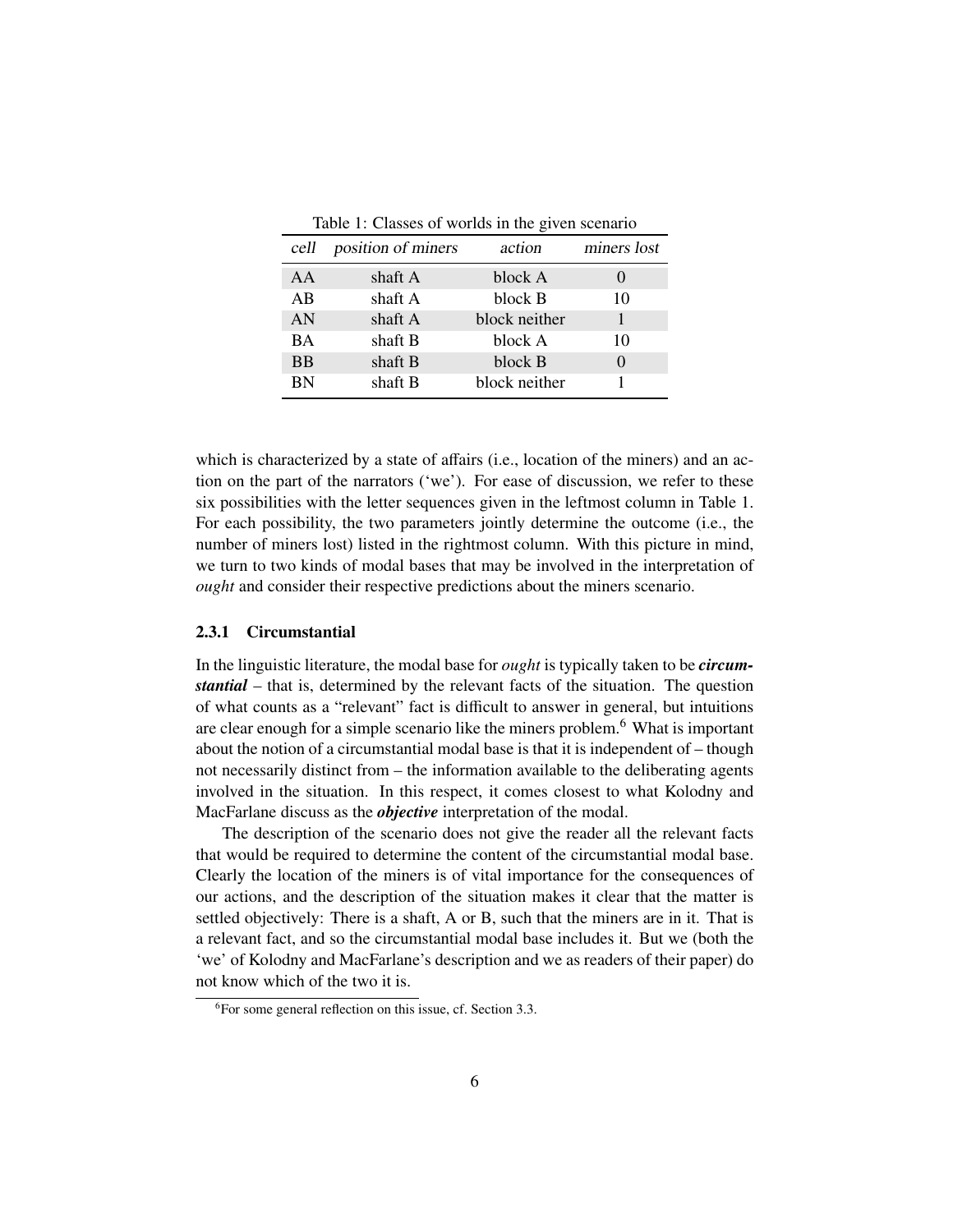|                      | W A                                                                                 | W <sub>R</sub>                   |
|----------------------|-------------------------------------------------------------------------------------|----------------------------------|
| modal background     | $\bigcap f_c(w_A) = AA \cup AB \cup AN \quad \bigcap f_c(w_B) = BA \cup BB \cup BN$ |                                  |
| ordering source      | $g(w_A) = g(w) = g(w_B)$                                                            |                                  |
| ranking <sup>7</sup> | $AA <_{g(w_A)} AN <_{g(w_A)} AB$                                                    | $BB <_{g(w_B)} BN <_{g(w_B)} BA$ |
| minimal worlds       | $O(f_c, g, w_A) = AA$                                                               | $O(f_c, g, w_B) = BB$            |
|                      |                                                                                     |                                  |

Table 2: Parameters of evaluation with circumstantial modal base

Put differently, the possible worlds that are consistent with the description of the scenario fall into two classes according as the miners are trapped in shaft A or B. In Table 1, they are the sets AA ∪ AB ∪ AN and BA ∪ BB ∪ BN, respectively. Let  $w_A$  and  $w_B$  be two arbitrary worlds from each of these two classes. The world  $w$ of evaluation – the world in which the described agents actually carry out their deliberation as to which *ought*s are true – is similar to exactly one of them in all relevant respects. Thus the value of the circumstantial modal base  $f_c$  at *w* is one of the two sets of propositions in (9). The description does not specifiy which one it is.

(9)  $f_c(w) \in \{f_c(w_A), f_c(w_B)\}\$ 

a. 
$$
f_c(w_A) = \{ \text{there are two shafts A and B,}
$$

*10 miners are in shaft A*,

we can't find out if the miners are in A or in B, blocking a shaft rescues everyone in that shaft, either one shaft is blocked or both shafts will fill to a level so that a person at its bottom dies}

b.  $f_c(w_B) = \{$ there are two shafts A and B, *10 miners are in shaft B*, we can't find out if the miners are in A or in B, blocking a shaft rescues everyone in that shaft, either one shaft is blocked or both shafts will fill to a level so that a person at its bottom dies}

The parameter settings relevant for the evaluation of the sentence (2a) at either of these worlds are as given in Table 2. Recall that the sentence is true with these settings at a world *w* if and only if all worlds in the set of minimal worlds  $O(f_c, g, w)$ 

<sup>&</sup>lt;sup>7</sup>Here and below, expressions of the form ' $X\rho Y$ ', where *X*, *Y* are subsets of the domain and range of  $\rho$ , respectively, are shorthand for the statement that *x* $\rho$ *y* for all  $x \in X, y \in Y$ .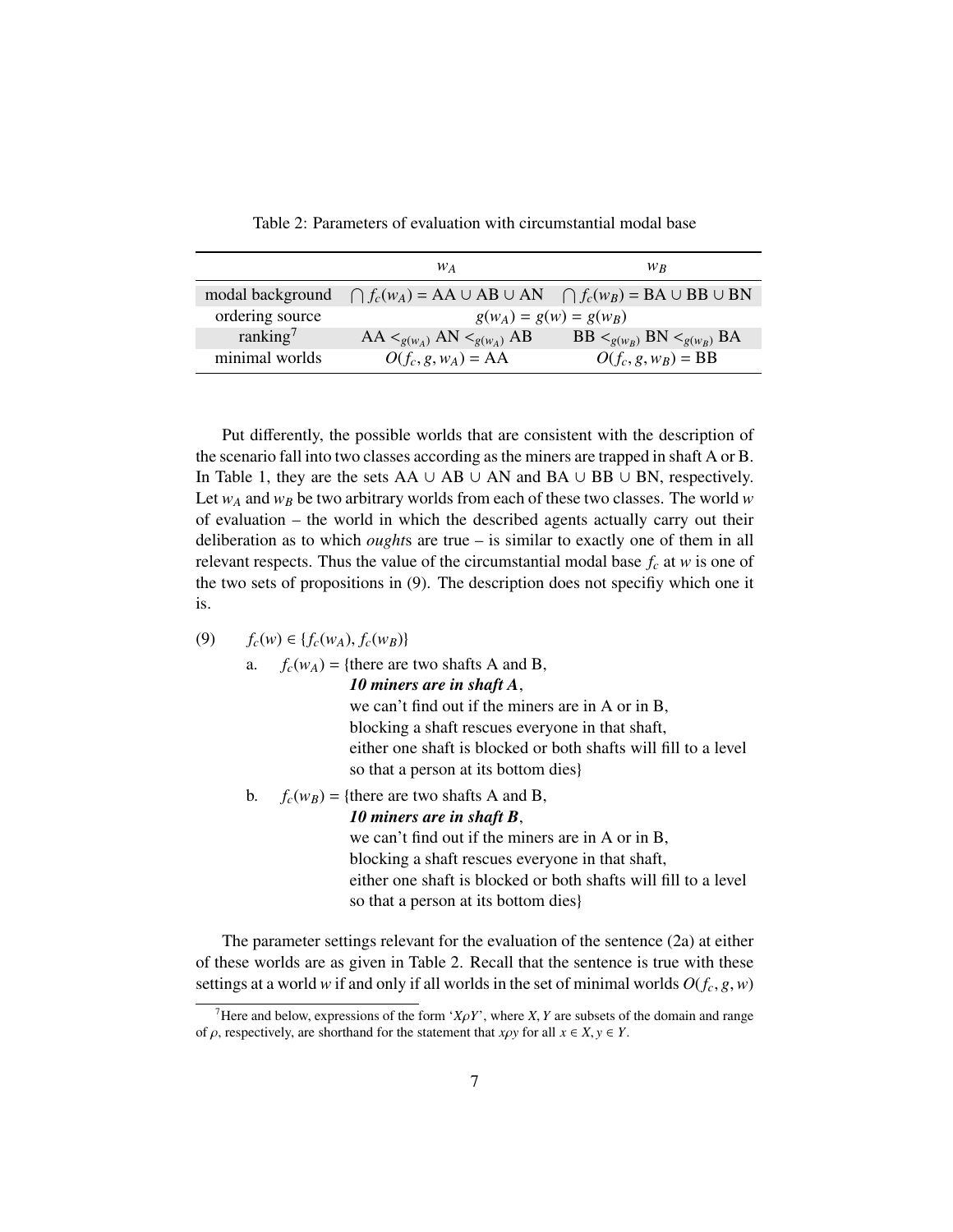are such that we block neither shaft. But this is neither the case at  $w_A$  nor at  $w_B$ : In each of the corresponding modal bases, the minimal worlds are the ones at which we block the shaft that the miners are in. Thus, even though we don't know exactly what the world is like, we do know that  $(2a)$  is false on the circumstantial reading. In contrast, (4) is true at both  $w_A$  and  $w_B$ .<sup>8</sup>

(2a) We ought to block neither shaft.  $\times$ 

(4) Either we ought to block A or we ought to block B.  $\checkmark$ 

These predictions are squarely at odds with Kolodny and MacFarlane's judgments about the miners scenario. While they do not deny the existence of an objective reading for *ought*, they argue that this reading does not play a role in deliberation, simply because the agents are not in an epistemic position to evaluate *ought*sentences in this way.

As an aside, we actually think that the above judgments reflect an interpretation of the sentences that is not only available to us as the readers of the paper, but even to the deliberating subjects themselves. Another example with similar status is given in (10).

(10) There is a shaft we ought to block.  $\checkmark$ 

Here, too, our intuition is that while it may be judged false in view of the deliberative process (in particular, it is at odds with (2a)), it can also be understood as true in the objective interpretation. The combination of a circumstantial modal base and a deontic ordering source predicts (10) to be true.

Putting that issue aside, we grant that the reading Kolodny and MacFarlane have in mind (on which (2a) is true and (4) is false) is also real and not captured by the combination of a circumstantial modal base with a deontic ordering source. In order to do justice to this deliberative reading, we need to keep looking for the right combination of parameters to account for it.<sup>9</sup>

<sup>8</sup>Here and in the following,  $\chi$  and  $\chi$  indicate the predictions of the respective theory under discussion, rather than speakers' intuitions.

<sup>&</sup>lt;sup>9</sup>One point about the deliberative/objective distinction deserves mention here. Note that in order for a sequence like (i) to be consistent, the first two occurrences of *ought* must receive an objective interpretation, while the third occurrence has to be deliberative.

<sup>(</sup>i) We ought to block shaft A or we ought to block shaft B, but the problem is that we don't know which one. In view of that limitation, we ought to block neither.

We do think that (i) is consistent, and the shift required to explain this fits well with the standard view in linguistics that modal verbs are context dependent and obtain different readings depending on what conversational backgrounds are salient. , Kolodny and MacFarlane (2010) explicitly reject solutions to the miners problem that rely on making all sentences (2a)–(4) compatible by postulating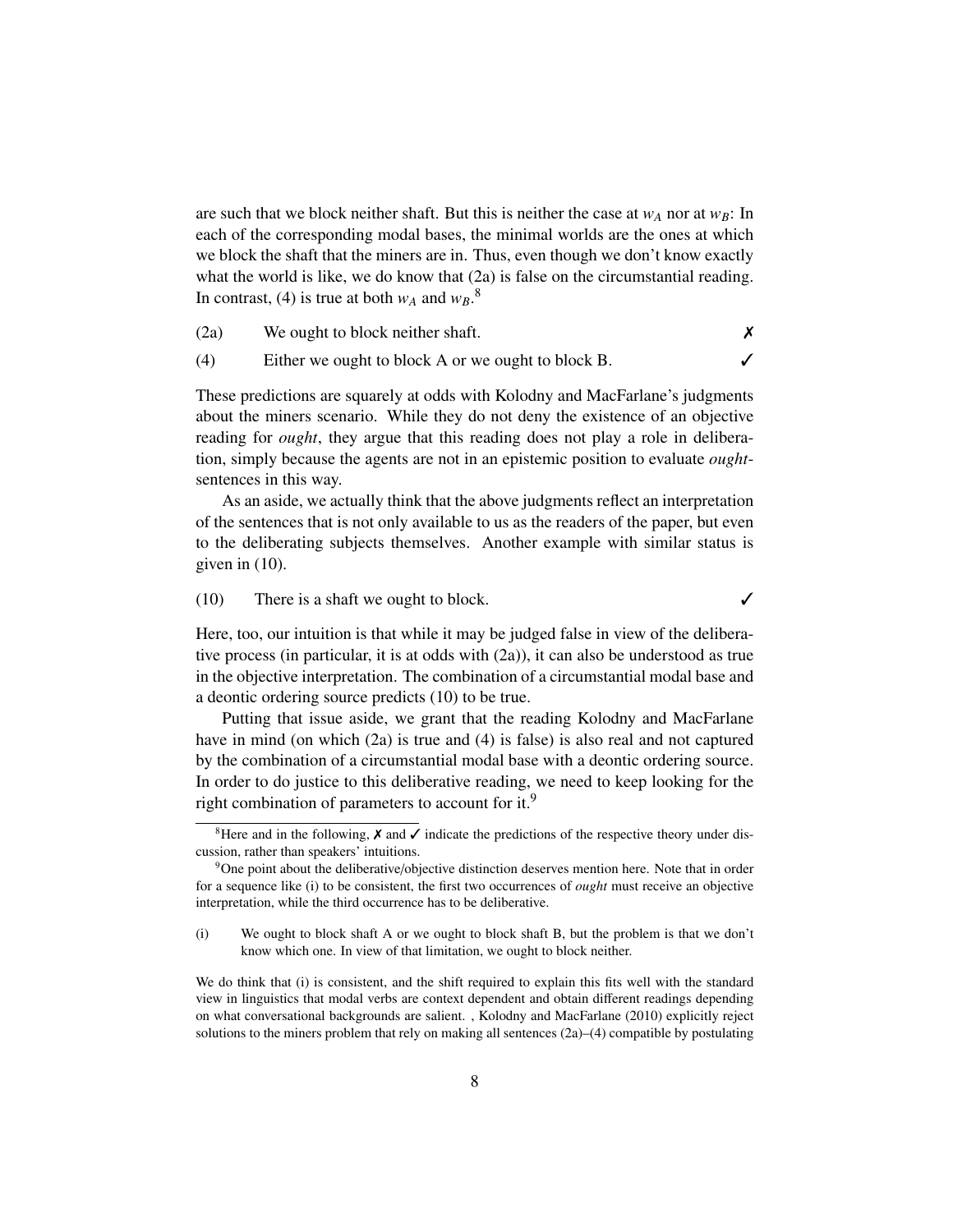The problem with the circumstantial modal base is that it takes into account the actual location of the miners. This information is not available to the deliberating agents, thus useless in their deliberations. Perhaps, then, a better approach is to take into account only the circumstances that are in fact epistemically accessible to the agents (in the given scenario, the group formed by the speaker and an unspecified set of further individuals).

#### 2.3.2 Epistemic

This would suggest an *epistemic* modal base *f<sup>e</sup>* whose value for the actual world *w* is specified by Kolodny and MacFarlane's description as the set of propositions in (11). Notice that this epistemic modal base, unlike the circumstantial one above, is the same at all worlds consistent with the description.

$$
(11) \qquad f_e(w) = f_e(w_A) = f_e(w_B)
$$

 $=$  {there are two shafts A and B,

10 miners are either in shaft A or in shaft B, we can't find out if the miners are in A or in B, blocking a shaft rescues everyone in that shaft, either one shaft is blocked or both shafts will fill to a level so that a person at its bottom dies}

Consider how the sentences in question are evaluated relative to this modal base. The relevant parameter settings are shown in Table 3. The set of minimal worlds under the induced ordering is AA ∪ BB; at all these worlds, we block a shaft. So the sentence (2a) is again not true. In this regard, the move from a circumstantial reading to an epistemic one did not help matters.

| (2a) | We ought to block neither shaft.                   |  |
|------|----------------------------------------------------|--|
| (4)  | Either we ought to block A or we ought to block B. |  |

different readings for the occurrences of *ought*. It is important to note, however, that this objection is orthogonal to our concerns. Although we believe that  $(2a)$  and  $(4)$  can be used – with the appropriate context shift – in one and the same argument, our solution to the miners problem does not depend on this. Rather, our point is that the truth of (2a) cannot be captured by the standardly assumed settings for modal base and ordering source and, as we will argue below, requires a modification of the Kratzer-style framework.

Note that Kolodny and MacFarlane (2010) raise another issue for context dependence: They argue that variability along the lines discussed here (for their account, whose information state is relevant) should not be captured as dependence on the context of utterance, but on the one of assessment. As our solution could easily be translated under either assumption, we ignore this issue and stick with the more standard notion of context dependence.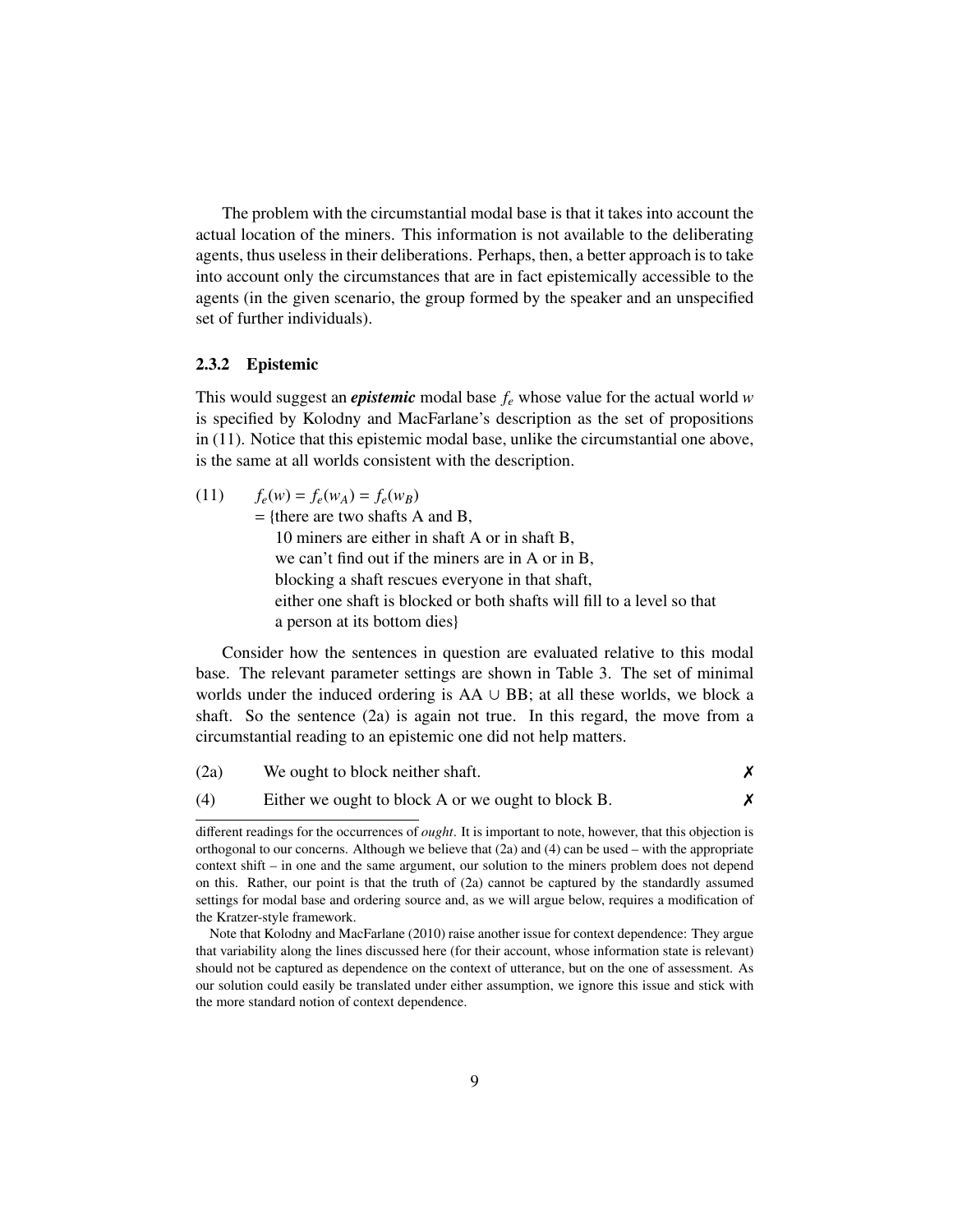| Table 3: Classes of worlds in the epistemic modal base |                                                                    |  |
|--------------------------------------------------------|--------------------------------------------------------------------|--|
|                                                        | w                                                                  |  |
| modal background                                       | $\bigcap f_e(w) = AA \cup AB \cup AN \cup BA \cup BB \cup BN$      |  |
| ordering source                                        | g(w)                                                               |  |
| ranking                                                | AA $\cup$ BB $\leq_{g(w)}$ AN $\cup$ BN $\leq_{g(w)}$ AB $\cup$ BA |  |
| minimal words                                          | $O(f_e, g, w) = AA \cup BB$                                        |  |

However, the epistemic modal base does yield a different prediction about (4): Since relative to the epistemic modal base the set of minimal worlds comprises both ones in which we block A and ones in which we block B, neither of the disjuncts is true under this reading, and thus the disjunction is false. Insofar as epistemic modal bases are naturally associated with deliberative (as opposed to objective) *ought* this prediction, this result is desirable. <sup>10</sup> Similarly, as the minimal worlds are divided as to which of the two shafts is blocked, (10) is now predicted to be false: There is no shaft such that we block it at all minimal worlds.

#### (10) There is a shaft we ought to block.  $\boldsymbol{\chi}$

To sum up, the predictions resulting from an epistemic modal base do not fit our intuitions with respect to deliberative *ought*, under which (2a) should be true. Nor does it capture the objectivist judgment that  $(2a)$  is false whereas  $(4)$  and  $(10)$  are true. Recall that these were captured correctly by the circumstantial modal base. Thus the epistemic modal base fails to deliver a Kratzer-style solution to the miners problem.

At this point one might think that we just happened to pick the wrong epistemic modal base by relying on the one that specified 'our' (the deliberating agents in Kolodny and MacFarlane's scenario) information. In principle, an epistemic modal base might correspond to any other agent's (and possibly an even more abstract) body of information.<sup>11</sup> But even if some such other epistemic modal base were

prove that problems can arise even in cases that do not involve *or*.

<sup>10</sup>Some theories of the semantics and pragmatics of English *or* may be able to derive (4) as true with respect to an epistemic modal base (consider in particular Geurts, 2005). However, the complexities of such a treatment are too far removed from the main concerns of this paper to warrant a detailed discussion here. Also, examples like (10), or its narrow-scope analogue:

<sup>(</sup>i) We ought to block at least one shaft.

<sup>&</sup>lt;sup>11</sup>This flexibility has recently been widely discussed in the literature on epistemic modals (DeRose, 1991; Egan, 2007; von Fintel and Gillies, 2007, 2008; Hacking, 1967; MacFarlane, to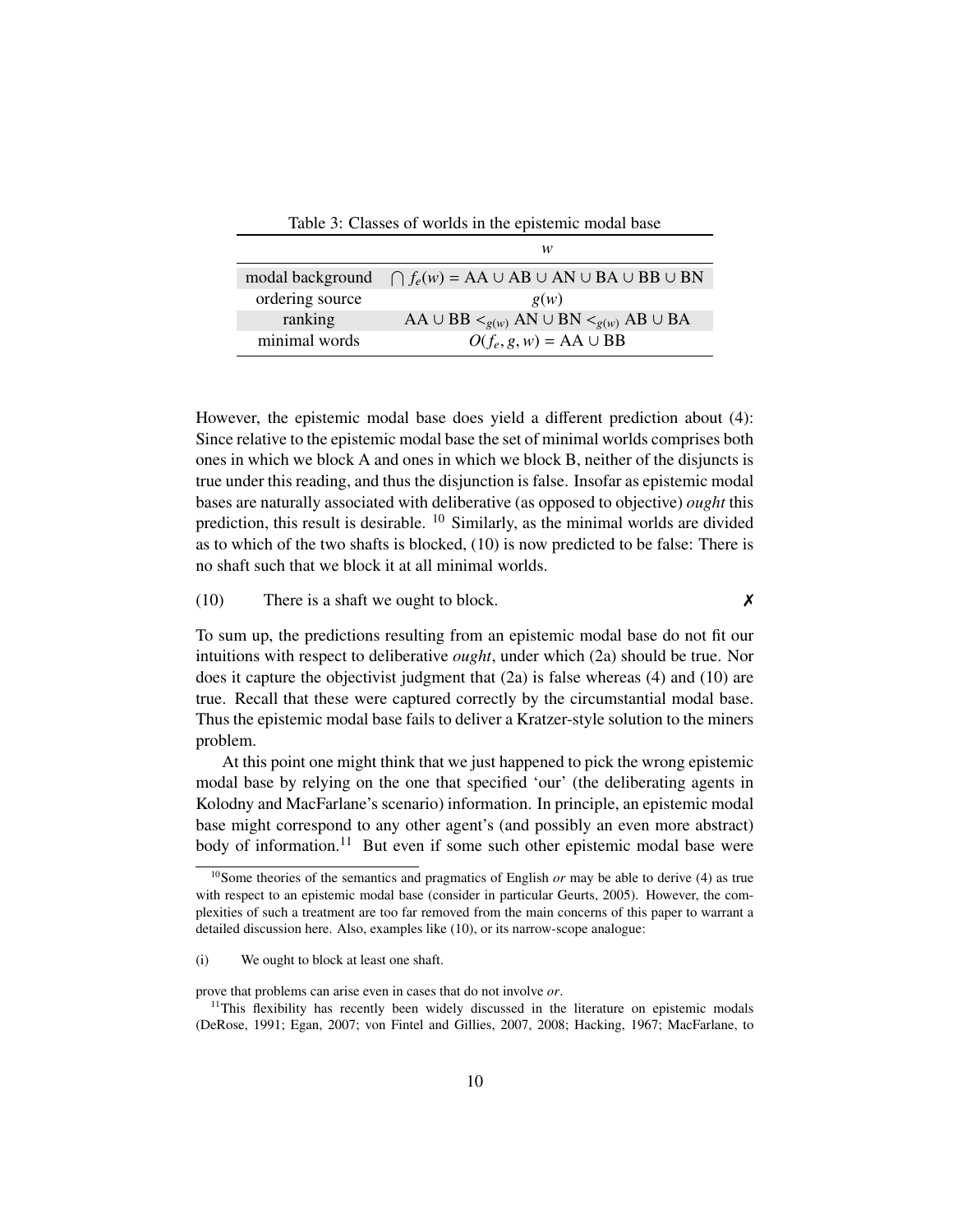salient, this would not help: Any body of information that specifies the location of the miners behaves like the circumstantial modal base in predicting (2a) to be false because at all best worlds that particular shaft gets blocked; any body of information that does not specify the location of the miners (like 'our' epistemic modal base) predicts it to be false because the best worlds are divided into worlds where A is blocked and worlds where B is blocked.

#### 2.3.3 Deliberative *ought* in conditionals

The conditionals in (2b) and (2c) play an important role in Kolodny and MacFarlane's argument.

- (2b) If the miners are in shaft A, we ought to block shaft A.
- (2c) If the miners are in shaft B, we ought to block shaft B.

Kratzer's framework gives considerable leeway in the way it is applied to conditionals and easily predicts both conditionals to be true in the miners scenario, under all plausible settings of the parameters for this situation.

In Kratzer's formalization, *if*-clauses add the proposition denoted by the antecedent to the modal base. We adopt Kolodny and MacFarlane's notation and refer to the result of modifying a modal operator  $\Box$  with a conditional antecedent *if*  $\varphi$ as '[IF $\varphi$ ]  $\Box \psi$ '. To simplify the exposition, we introduce the following notational<br>shorthand: For all modal bases f and propositions n the undate of f with n is a shorthand: For all modal bases *f* and propositions *p*, the *update of f with p* is a function  $[f+p]$  from worlds to sets of propositions such that  $[f+p](w) = f(w) \cup \{p\}$ for all worlds *w*. It is easy to check that this results in a restriction of the modal background  $\bigcap f(w)$  to *p*-worlds.<sup>12,13</sup>

(12) 
$$
[\text{IF }\varphi] \Box \psi \text{ is true at } \langle w, f, g \rangle \text{ iff } \Box \psi \text{ is true at } \langle w, [f + [\varphi]], g \rangle
$$
  
iff for all  $w' \in O(w, [f + [\varphi]], g), \psi \text{ is true at } w'.$ 

When no overt modal is present in the sentence, it is generally assumed that a covert epistemic modal is filled into the logical form, and the antecedent serves to restrict the modal base of that epistemic modal. Opinions diverge, however, on what happens when the only overt modal in a conditional is deontic, as in  $(13).<sup>14</sup>$  In

 $f^{12} \cap [f+p](w) = \cap (f(w) \cup \{p\}) = (\cap f(w)) \cap p.$ 

appear; Stephenson, 2007, among others).

<sup>&</sup>lt;sup>13</sup>Notice that  $O(w, f, g)$  and  $O(w, [f + [\![\varphi]\!]], g)$  stand in no particular relation. For instance, they disjoint whenever both are non-empty and  $\varphi$  is false at all worlds in  $O(w, f, g)$ . This captures are disjoint whenever both are non-empty and  $\varphi$  is false at all worlds in  $O(w, f, g)$ . This captures the non-monotonic behavior of conditionals, i.e., the fact that it is possible that ' $\mathbb{E} \psi'$  is true while ' $[\text{IF }\varphi] \square \psi'$  is false.<br><sup>14</sup>Here we use t

<sup>14</sup>Here we use the subscripts '*e*' and '*d*' as an informal device to refer to epistemic and deontic interpretations, respectively, not to signify concrete parts of the logical form.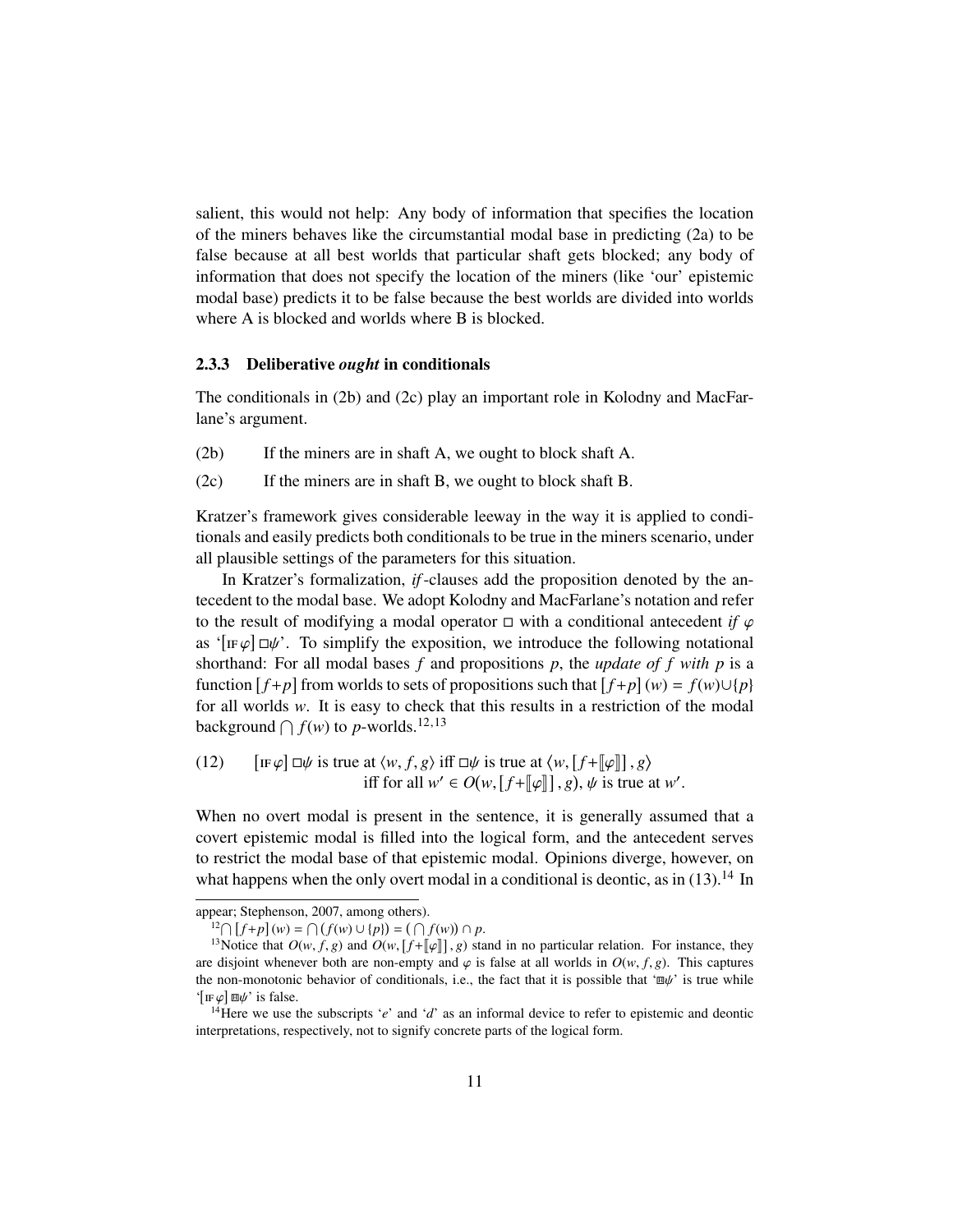principle, there are two possible construals for this case: Either the deontic modal is itself restricted by the conditional antecedent, as in (13a), or the antecedent restricts a covert epistemic modal and the deontic modal is part of the consequent (13b). Schwager (2006) labels these two interpretations the *Overt* and *Covert Conditional Operator* contrual, respectively.

| (13) | If $\varphi$ , ought $\psi$ . |              |
|------|-------------------------------|--------------|
|      |                               | $\mathbf{1}$ |

| a. $[\text{IF }\varphi]\boxplus_d\psi$            | Overt Conditional Operator (OCO)  |
|---------------------------------------------------|-----------------------------------|
| b. $[\text{IF}\varphi]\boxplus_e[\boxplus_d\psi]$ | Covert Conditional Operator (CCO) |

Both construals have some popularity, and both face certain problems. The current tendency seems to be that the construal in (13b) is needed at least for some examples, and that it may well be the only construal needed. A detailed discussion of the relevant arguments would lead us too far afield (see Frank, 1996; Zvolenszky, 2002; Kaufmann and Schwager, t.a., among others). Nor do we need to not take a stance on these matters in this paper. We just want to point out that satisfactory predictions for the conditonals in the miners scenario do not depend on a particular setting of these parameters.

Instantiated with sentence (2b), the two construals correspond to (14a) and (14b), respectively (here  $\Box_e$ <sup>'</sup> stands for the silent epistemic operator).

### (14) If the miners are in shaft A, we ought to close shaft A.

- $a$ . If  $[\text{the minors are in A}]]$  ought  $[\text{we close A}]$  (OCO)<br>  $\Pi$  (Regenerate are in A<sub>LI</sub>  $\Pi$  fought  $[\text{two poles A}]$  (CCO)
- $b.$  $\mathbb{F}$  [the miners are in A]]  $\Box_e$  [ought [we close A]] (CCO)

It is now easy to see that under both construals and under all plausible assumptions about the choices for the modal bases, the conditionals are predicted to be true in the miners scenario. This is because under all plausible settings, the following holds: (i) the modal background relative to which *ought* ends up being interpreted consists entirely of antecedent-worlds; (ii) the prejacent of *ought* is consistent with this modal background; and (iii) nothing in the description of the scenario motivates a change to a different ordering source.

Consider first the OCO construal. There is room for variation in the choice of modal base  $f - it$  may be circumstantial or epistemic, and in the latter case it may represent any number of information states or information sources – but regardless of what  $f$  represents, the consequent *ought*  $\psi$  is interpreted relative to  $\bigcap [f + \mathbb{I}]$  the miners are in A $\mathbb{I}$  $](w)$ . As the ordering source is unchanged, these worlds are still ranked according to how many of the miners are saved, which singles out as best those worlds where 'we' block shaft A. Similarly for (2c) and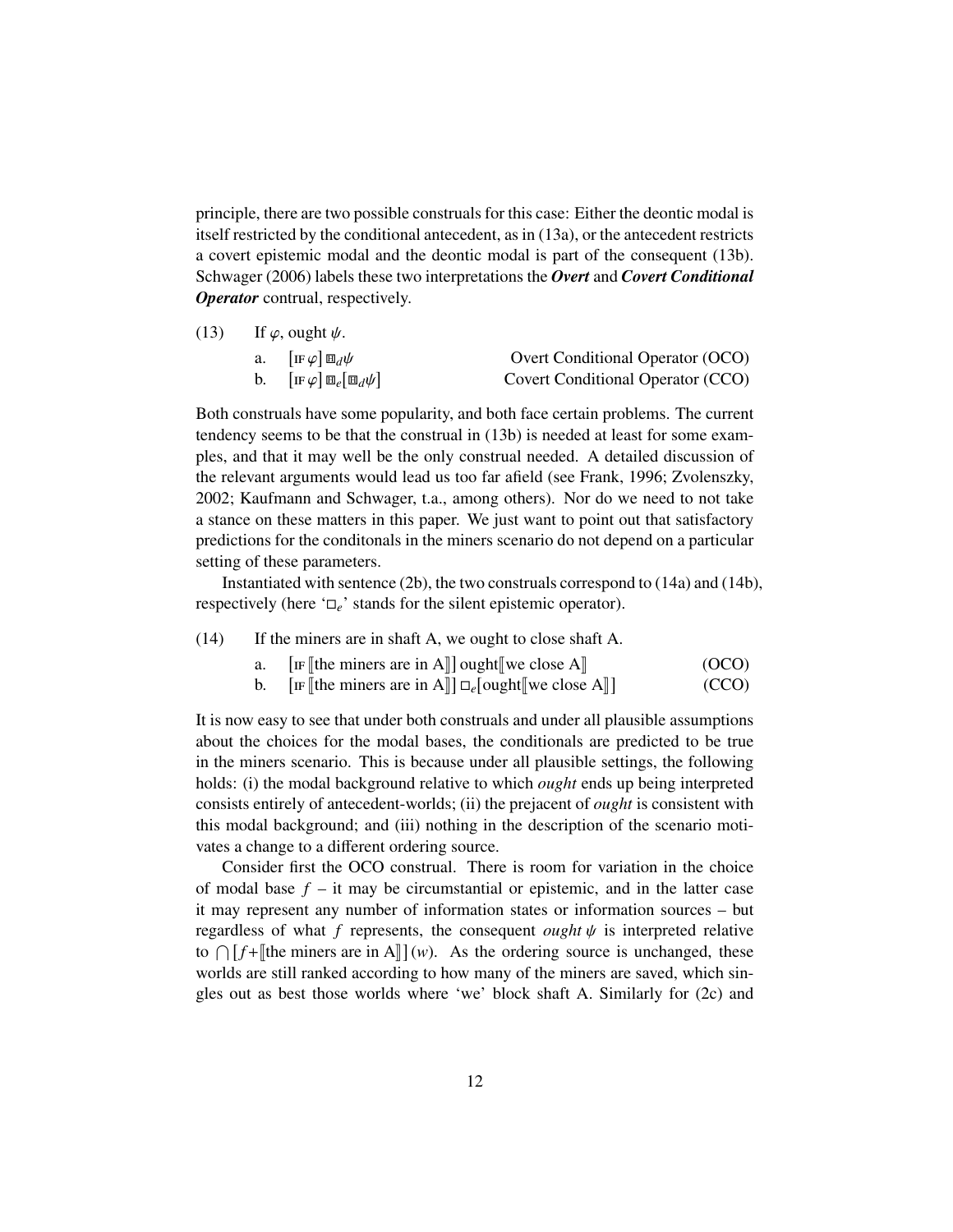shaft B.<sup>15</sup>

Under the CCO construal, the consequent is interpreted pointwise at worlds at which the antecedent is true (as before, let  $w_A$  be an arbitrary such world), and relative to a modal base of its own that is not necessarily that of the covert epistemic operator. As before in Section 2.3, there are multiple possibilities, and again, all solutions are perfectly parallel for (2b) and (2c).

The first option is a circumstantial modal base  $f_c(w_A)$ . As before, the location of the miners is among the 'relevant facts' on any possible interpretation of this conversational background, hence all these worlds in this background are ones at which they are in A. Assuming further that 'we' know what our preferences are (i.e. for all  $w'$ ,  $w'' \in \bigcap f_e(w)$ :  $g(w') = g(w'')$ ) and that those preferences call for saving as many miners as possible, the best ranked worlds are all worlds at which we block shaft A.

The second option would be an epistemic modal base for *ought*. Notice that under this construal we are really dealing with two values of the modal base: One,  $f_e(w)$ , for the interpretation of the covert conditional operator, and one,  $f_e(w_A)$ , for the interpretation of *ought* at worlds  $w_A$  in  $\bigcap [f_e + [A]](w)$ . In principle, the two are independent and nothing ensures that  $f_e(w_A)$  "inherits" the restriction to antecedent-worlds from  $[f_e + [A]](w)$ .<sup>16</sup> Intuitively, however, *ought*<br>can be interpreted relative to the restricted model here <sup>17</sup>. The standard selution for can be interpreted relative to the restricted modal base.<sup>17</sup> The standard solution for such cases under the CCO construal is to assume a mechanism akin to anaphora resolution that makes the restriction of the outer modal to the antecedent-worlds carry over to the inner modal as well. That is, the modal base of *ought* would also be restricted by *the miners are in shaft A*, and the reasoning then proceeds as for the unembedded case. Frank (1996) and Geurts (1999) offer independent motivation for the anaphoric nature of modal bases. $18$ 

<sup>&</sup>lt;sup>15</sup>There are some "pathological" cases among the possible OCO-readings. For instance, as we argued above, a circumstantial modal base  $f_c(w)$  should be assumed to contain the actual location of the miners at  $w$ . But then, the addition of the antecedent of  $(14a)$  is either trivial or contradictory, as the case may be. We have nothing to say here about the usefulness of this reading or its pragmatic felicity.

<sup>&</sup>lt;sup>16</sup>Indeed, assuming that  $f_e$  is introspective, we would expect  $\bigcap f_e(w_A) = \bigcap f_e(w)$ .

<sup>&</sup>lt;sup>17</sup>We do not claim that *ought* only has the restricted reading, though. For instance, the following is true, albeit implausible in the scenario:

<sup>(</sup>i) If the miners are in shaft A, we (still) ought to block neither shaft, for their being in shaft A doesn't mean that we know where they are. Indeed, no matter where the miners are, we ought to block neither shaft.

<sup>&</sup>lt;sup>18</sup>One may wonder about the possibility of epistemic modal bases representing belief states or information sources other than that of the covert epistemic operator. We do not deny the existence of such readings for *ought* in conditional consequents, but we refrain from exploring them in detail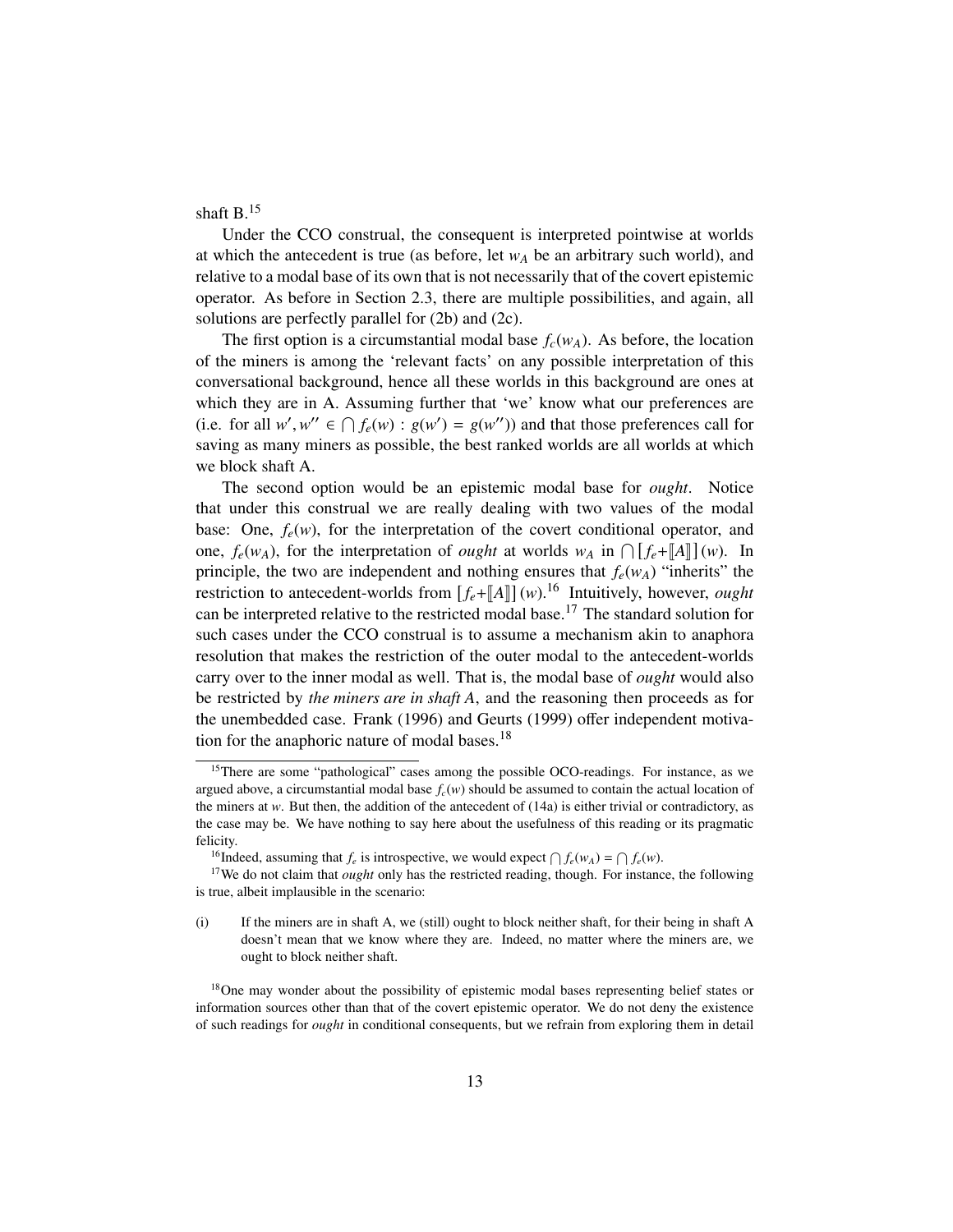To sum up, while one may have independent reasons for preferring some of the mentioned possibilities over others, they all interpret *ought* in the consequent of (2b) relative to a set of worlds in which the miners are in shaft A (or in shaft B, for (2c)), hence all render the conditionals true relative to the deontic ordering source we introduced above.

#### 2.4 Introducing information dependence

Let's take stock: We have convinced ourselves that the Kratzer-style framework predicts the conditionals  $(2b)$  and  $(2c)$  to be true under all plausible parameter settings. In contrast, on any setting for the modal base and ordering source standardly considered, the framework fails to predict the deliberative reading on which (2a) is true in the given scenario.

In many respects, Kolodny and MacFarlane's (2010) treatment of modal verbs is similar to Kratzer's, but it has no problems in accounting for the truth of deliberative *ought*. A brief comparison of the two accounts will help us detect the crucial limitation in Kratzer's account: In contrast to Kolodny and MacFarlane's (2010) treatment of modals, it fails to treat them as *seriously information dependent*. Nevertheless, as we point out in Section 2.4.3, Kratzer's framework has some advantages which we do not want to sacrifice. For this reason, we will ultimately develop a variant of the Kratzer-style framework that embraces serious information dependence.

#### 2.4.1 Comparison with information dependent *ought*

Like Kratzer, Kolodny and MacFarlane take the interpretation of *ought* at a given world *w* to be sensitive to two parameters.<sup>19</sup> The first is an *information state*, formally represented as a set *i* of worlds. But for at least some modals (notably deontic ones), not all worlds in *i* are quantified over. The second parameter is a *selection function* mapping *i* to a set of worlds which then constitutes the domain of quantification for the interpretation of the modal operator.

Both epistemic and deontic modals are sensitive to the information state, but they differ in the selection function. An *epistemic* selection function *e* trivially selects the input information state itself:  $e(i) = i$  for all *i*. A *deontic* selection function *d* is more flexible, subject only to a constraint which Kolodny and MacFarlane

here. The scenario in question does not seem to rely on them, and a detailed investigation would take us too far afield.

<sup>&</sup>lt;sup>19</sup>They describe this feature as an important respect in which their approach differs from "the usual approach." By the latter, they evidently do not mean the prevalent approach in the the linguistic literature.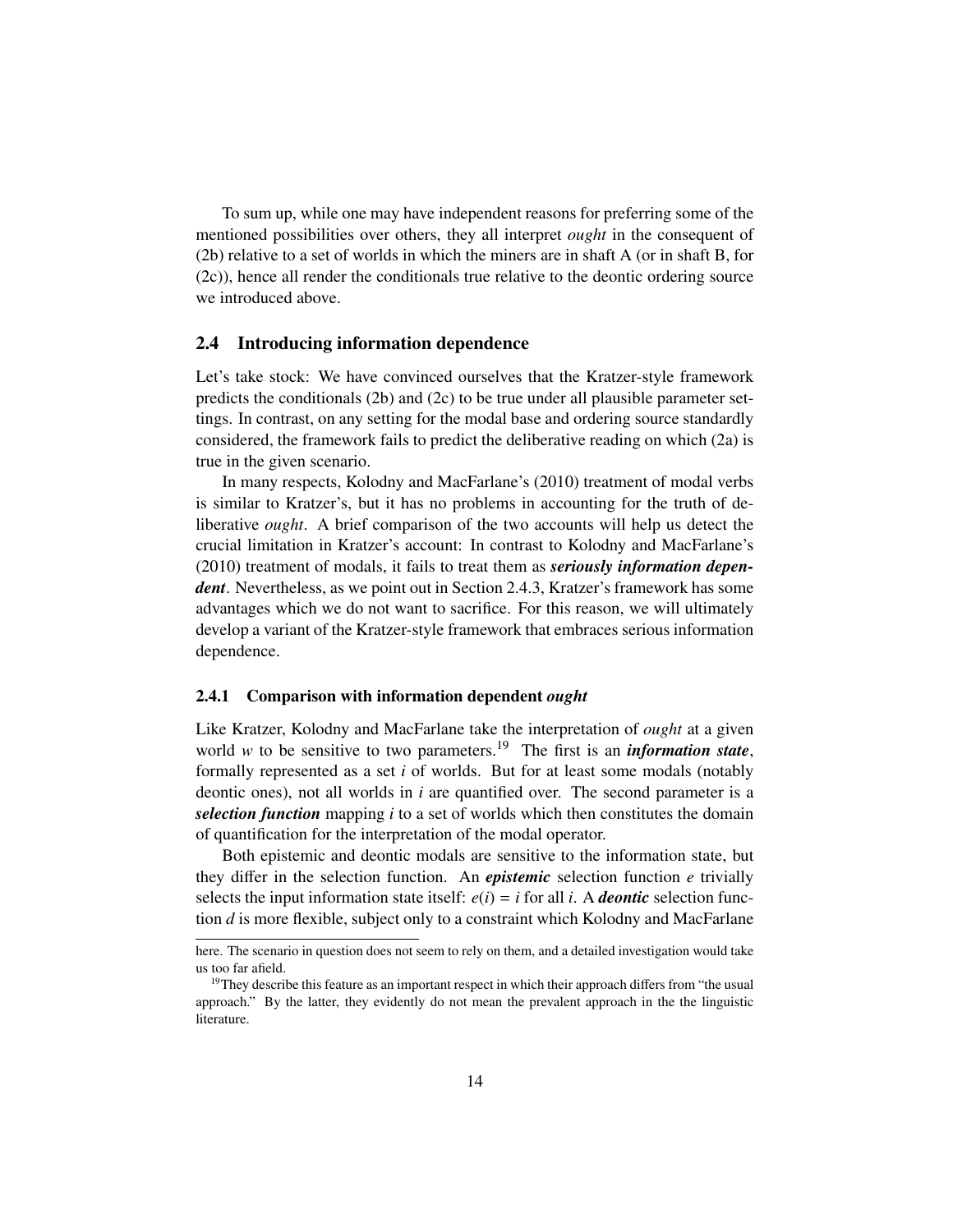dub "realism" and spell out as the condition that  $d(i) \subseteq i$  for all *i*.<sup>20</sup>

Thus far there appears to be no semantically significant difference between Kolodny and MacFarlane's and Kratzer's framework. Conceptually the information state in the former corresponds to the modal base in the latter, while Kolodny and MacFarlane's selection function corresponds to the ordering source  $g(w)$ : It singles out the domain of worlds over which the truth definitions for the modal operators quantify:<sup>21</sup> The basic skeleton of the truth conditions is quite similar. Restricting our attention for the sake of simplicity to modal sentences  $\ulcorner\Box\varphi\urcorner$  whose prejacent  $\varphi$  does not itself contain any modals, we can state the truth conditions as follows (the subscript '*s*' on the modal operator in (15a) stands for the selection function): $^{22}$ 

- (15) a.  $\square_s \varphi$  is true at  $\langle w, i \rangle$  iff for all  $w' \in s(i)$ ,  $\varphi$  is true at  $\langle w', i \rangle$ .<br>
b  $\square \varphi$  is true at  $w \neq g$  if for all  $w' \in O(w \neq g)$ ,  $\varphi$  is true at
	- b.  $\Box \varphi$  is true at *w*, *f*, *g* iff for all  $w' \in O(w, f, g)$ ,  $\varphi$  is true at *w'*.

Moreover, for both epistemic and deontic modal operators, both frameworks are set up so as to guarantee that the set of worlds over which the quantification ranges is a subset of the information state (since  $d(i) \subseteq i$  and  $e(i) = i$ ) or the modal background (since  $O(w, f, g) \subseteq \bigcap f(w)$  for any *g*). Clearly, then, the crucial difference that explains why Kratzer's but not Kolodny and MacFarlane's framework runs into explains why Kratzer's, but not Kolodny and MacFarlane's, framework runs into problems with deliberative *ought* must lie in the way in which the relevant subset is identified.

#### 2.4.2 Serious information dependence

Both frameworks under discussion interpret *ought* relative to a set of deontically "best" worlds selected from a modal background that is characterized by some body of information. But crucially, Kratzer's is committed to a particular mechanism for picking out the best worlds: This happens via an ordering source the value of which has to correspond to a contextually salient set of preferences or

<sup>&</sup>lt;sup>20</sup>Note that this is different from Kratzer's (1981) notion of realism, which in Kolodny and Mac-Farlane's framework would amount to the requirement that *i* contain the world of evaluation. Instead, the intention here is that only worlds are selected that might, as far as the information in *i* is concerned, be the actual one.

 $21$ Kolodny and MacFarlane implicitly make the Limit Assumption and do not provide for the possibility that it might be violated. In this sense, Kratzer's framework is more general. However, this difference seems to be irrelevant to the ability of the two frameworks to explain the data at hand.

<sup>&</sup>lt;sup>22</sup>If the prejacent contains a modal operator, its truth is not determined by the world  $w'$  alone. Kratzer originally assumed, similarly to Kolodny and MacFarlane, that the modal base relevant for  $\varphi$ in this case is *f* . But this assumption is no longer widely accepted in the linguistic literature. Instead, the modal base for  $\varphi$  may be identified with *f* via co-reference, but may also be set to some other contextually given value.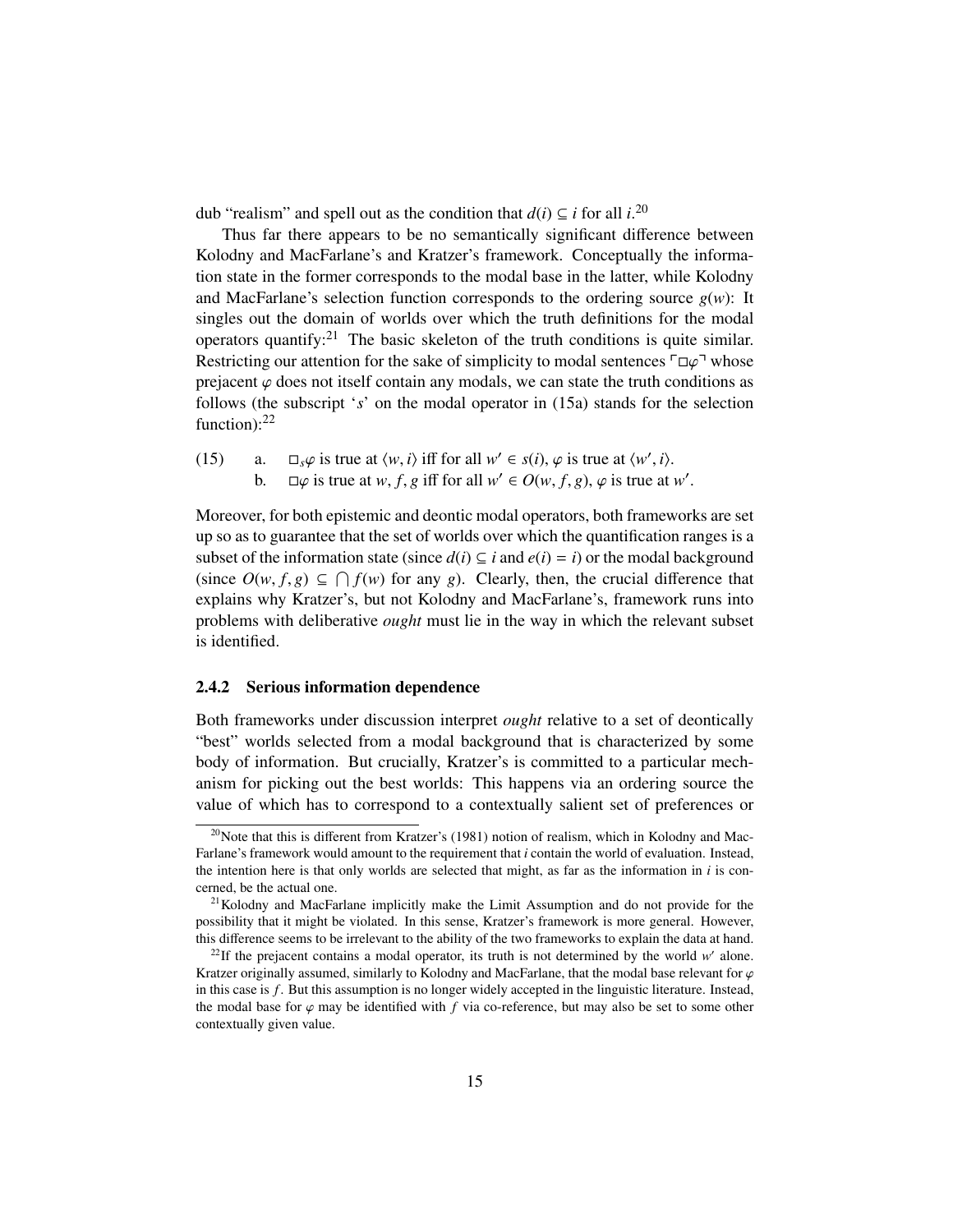rules. No such requirement is imposed by Kolodny and MacFarlane. They take the selection function to be primitive and make no attempt to predict its value for a particular information state *i* from any property of that information state, as long as  $d(i) \subseteq i$  (the requirement that *d* be "realistic" as discussed above). Moreover, as evidenced by the miners scenario, with deliberative modals, what counts as the 'best' course of action could change as more information becomes available. Crucially, this can happen even if the new information does not eliminate any of the options for action. Upon learning that the miners are in shaft A, blocking shaft A would constitute the best course of action, even though blocking neither shaft (the optimal course of action so far) remains an epistemic possibility. In Kolodny and MacFarlane's framework it is obvious that "more information" corresponds to evaluation with respect to a subset of the information state considered previously.

To allow for the relative "goodness" of various choices of action to flip in moving to a richer information state, they explicitly require that the deontic selection function upon which the interpretation of deliberative *ought* relies have a property which they call *serious information dependence*.

#### Definition 1 (Serious information dependence – Kolodny and MacFarlane)

A deontic selection function *d* is seriously information-dependent iff for some  $i_1, i_2 \subseteq i_1$ , there is a world  $w \in i_2$  such that  $w \in d(i_1)$  but  $w \notin d(i_2)$ .

A direct comparison with Kratzer's account requires some care. So far we have informally put various pieces of the two frameworks side by side; however, while this loose talk is intuitively perfectly sensible, there is strictly speaking no one-toone correspondence between the various ingredients: Kolodny and MacFarlane's *i* and *f* are of different types, and so are the selection function *d* and the ordering source *g*. We can, however, easily define an auxiliary notion of "Kratzer selection function" in terms of *g* that is exactly parallel to Kolodny and MacFarlane's. This is possible because once the value of the ordering source is fixed, the set of "best" worlds depends only on the modal background, a set of worlds:

#### Fact 1

For all possible worlds *w*, modal bases *f* , ordering sources *g* and propositions *p*,  $if \bigcap f(w) = p$ , then  $O(w, f, g) = O(w, \lambda v. \{p\}, g)$ .

This follows immediately from (7a) above, where  $O(w, f, g)$  was defined in terms of the order  $\leq_{g(w)}$  without any reference to worlds not in  $\bigcap f(w)$ . We can now define, for any *g* and *w*, a function mapping sets of worlds to the corresponding sets of "best" worlds under *g*(*w*).

## Definition 2 (Kratzer selection function)

For all worlds *w* and ordering sources *g*, the Kratzer selection function  $d_{g,w}$  is a function from sets of worlds to sets of worlds such that for all  $p \subseteq W, d_{g,w}(p) =$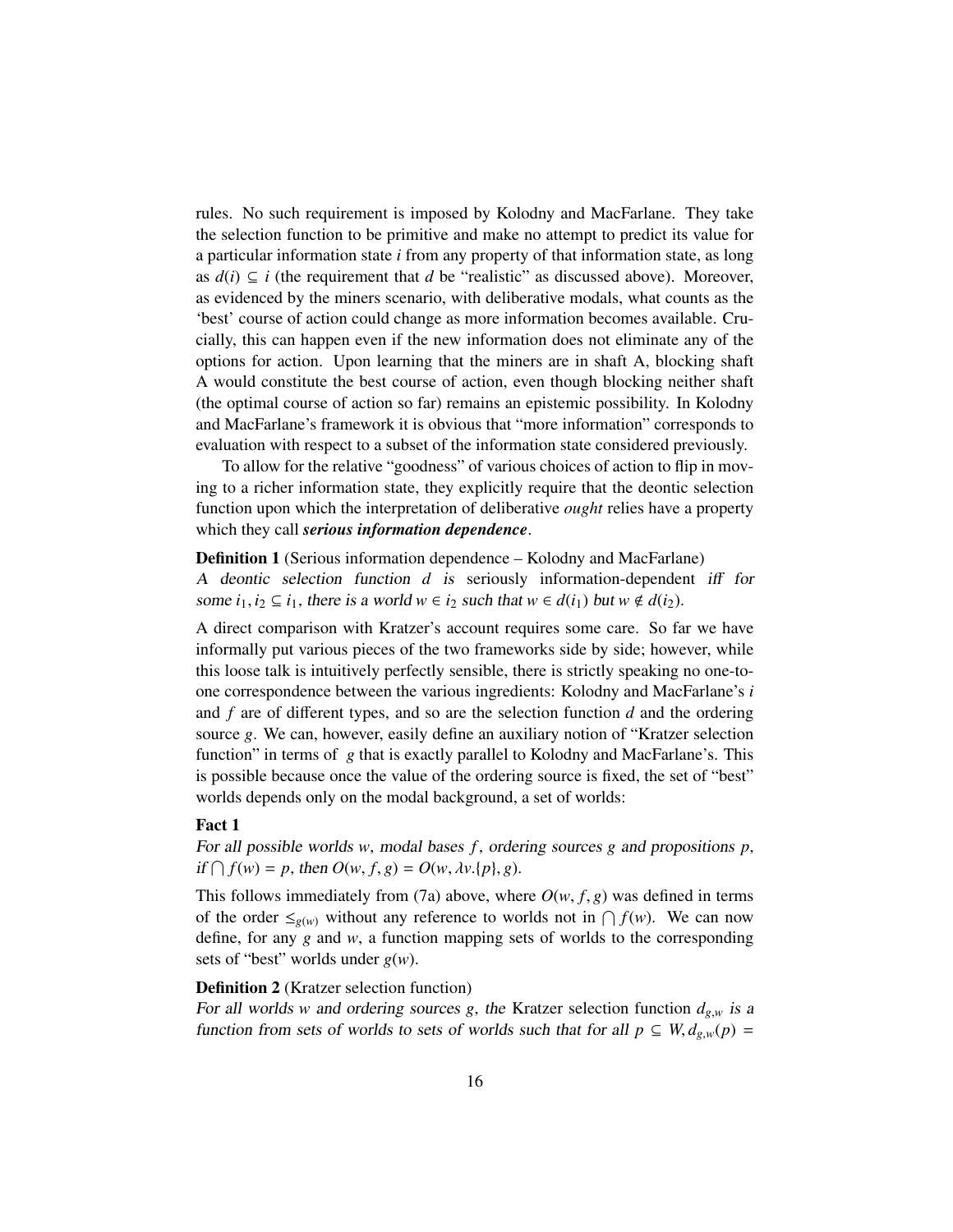$O(w, \lambda v.\{p\}, g)$ .

### Theorem 1

There is no ordering source *g* and possible world *w* such that the Kratzer selection function  $d_{g,w}$  is seriously information-dependent.

*Proof.* Suppose for reductio that  $d_{g,w}$  is seriously information-dependent for some *g*, *w*. Thus there are some  $i_1, i_2 \subseteq i_1$  and world  $v \in i_2$  such that (i)  $v \in d_{g,w}(i_1)$ and (ii)  $v \notin d_{g,w}(i_2)$ . By (ii), there is a world  $u \in i_2$  such that  $u <_{g(w)} v$ . But  $u \in i_1 \supseteq i_2$ , hence  $v \notin d_{g,w}(i_1)$ , contradicting (i).

Theorem 1 brings out the crux of the problem with the Kratzer-style semantics. With a seriously information-dependent selection function, it is possible for the relative "goodness" of worlds to flip in moving to a richer information state: Some worlds may start out as ideal relative to the information in  $f(w)$  and still be consistent with, but no longer ideal relative to that in  $[f + [A]](w)$ . Kratzer semantics lacks the resources to handle this feature of deliberative modality.

This can be seen clearly in the miners scenario: Even if we could find values for modal base  $f$  and ordering source  $g$  such that, at the world of evaluation  $w$ , (2a) is true with respect to these parameters, it is impossible to render the sentence false at a world *w*' which differs from *w* only in that  $f(w')$  contains more information than  $f(w)$  and hence  $\bigcap f(w') \subset \bigcap f(w)$ , while  $g(w) = g(w')$ . Clearly, this is at odds with our intuitions about the miners scenario.

The result has further interesting implications for the interpretation of the conditionals. As long as the conditional antecedent does not contain modals (as in (2b)-(2c)), Kolodny and MacFarlane settle for an interpretation on which conditional antecedents restrict the modal base, the consequent is evaluated with respect to that restricted information state.<sup>23</sup> Given this stance, it is crucial that *ought* be seriously information dependent in order for  $(2a)$ ,  $(2b)$  and  $(2c)$  to be true with respect to one and the same point of evaluation.

The limitation of Kratzer's framework carries over to its application to conditionals: If conditionals are interpreted in such a way that the modal background of *ought* in the consequent is restricted to a subset of the modal background in the unembedded case, then (2a) and either of the conditionals (2b) and (2c) cannot be true at the same world with *ought* being evaluated relative to the same *g*. If we reconsider briefly the construals that tend to be adopted within the Kratzer-style framework, it becomes immediately obvious that, in the given scenario, the OCOconstrual does not allow for the simultaneous truth of (2a) and either of the two conditionals, regardless of the modal base (and ordering source) chosen.

 $^{23}$ In the general case, they adopt a more complicated account inspired by Yalcin (2007).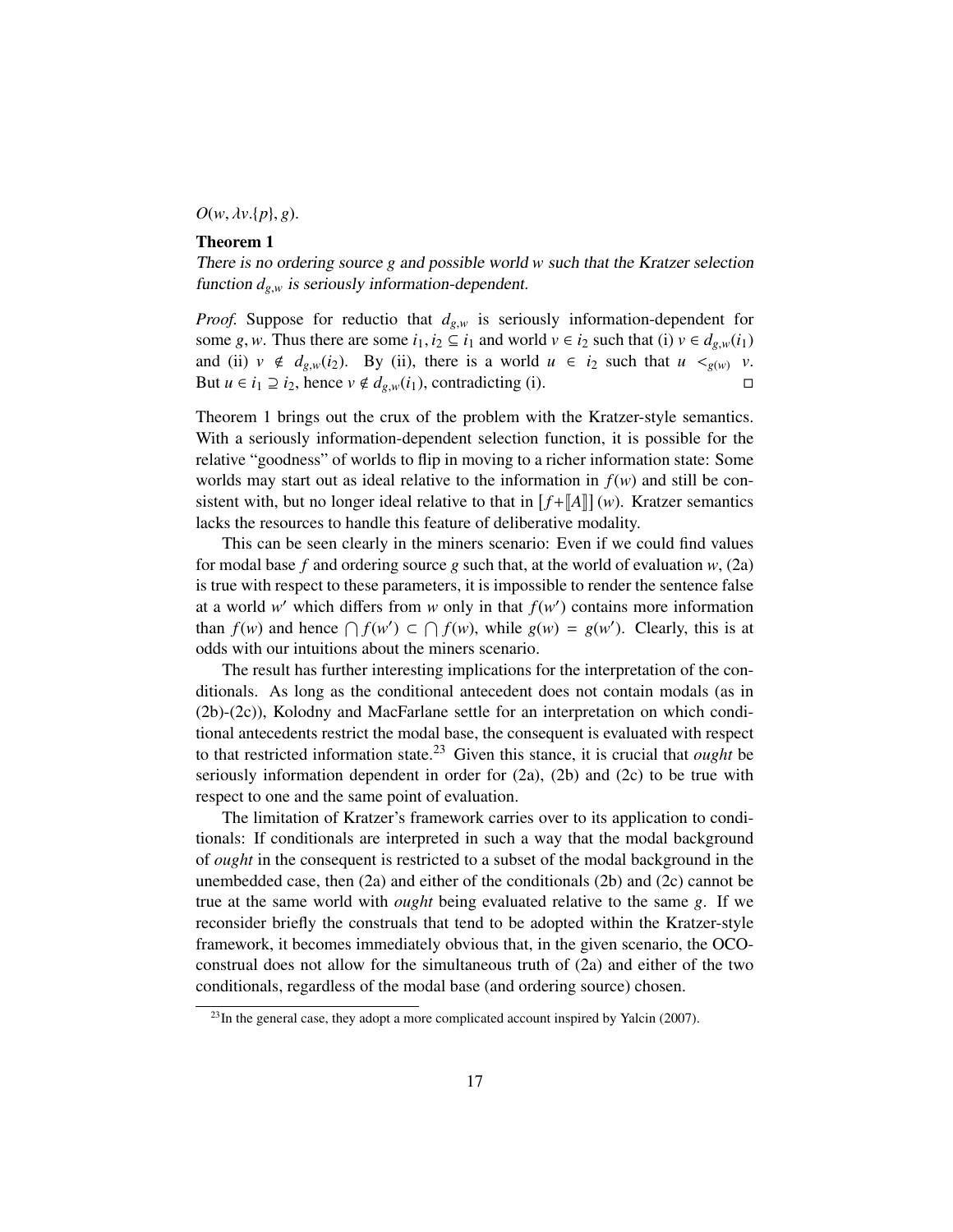Things are somewhat more intricate with the CCO-construal: Remember that here, the modal base of the deontic modal in the consequent is evaluated pointwise at the worlds in the modal background of the outer modal which we have assumed to express simple epistemic necessity. If we assume that *ought* is interpreted with respect to the same epistemic modal base and inherits the restriction to the antecedent worlds, its occurrence in the conditional is clearly evaluated at a subset of the modal background relevant for (2a). If, instead, *ought* is interpreted with respect to a circumstantial modal base both in (2a) and in the conditional antecedent, there is little reason based on the scenario to assume that there should be a difference between the relevant circumstantial modal backgrounds at the "actual" world at which (2a) is interpreted on the one hand, and at those epistemically accessible antecedent worlds that agree with the actual world with respect to the location of the miners. Hence, as one of the conditionals agrees with the unembedded *ought* on the modal background for the occurrence of *ought* in its consquent, it is impossible that that conditional could single out as optimal a different action from the one singled out by the unembedded *ought* – as long as the ordering source is constant. Finally, *ought* may be interpreted with an epistemic modal base in (2a) but with a circumstantial one at each of the epistemically accessible antecedent-worlds in the conditional. In this case, since we may assume that in the miners scenario the circumstantial modal background is a subset of the epistemic one and the same for all antecedent-worlds, we once again conclude that *ought* in the conditional is interpreted relative to a subset of the modal background relative to which the unembedded *ought* is interpreted, hence the failure of serious information dependence becomes again relevant.

Things look bleak for Kratzer's framework at this point. We saw above that it provides no obvious way to account for the truth of (2a) in the scenario. We further found that due to its lack of serious information dependence, any combination of the parameters of interpretation which (i) interprets *ought* in the conditional consequent relative to a modal background that is a subset of the one for (2a) and (ii) renders the conditionals true, will have trouble accounting for the truth of (2a) relative to the same ordering source. But all the most sensible parameter settings do have both properties (i) and (ii). One way to proceed might be to seek justifications for more far-fetched parameter settings which avoid the subset relation between the two modal backgrounds. But if it is hard to come up with such parameter settings, it is even harder to think of a credible justification for them in the scenario.<sup>24</sup> We

 $24$ One may wonder about the possibility of epistemic modal bases representing belief states or information sources other than that of the covert epistemic operator. We do not deny the existence of such readings for *ought* in conditional consequents, but we refrain from exploring them in detail here. The scenario in question does not seem to rely on them, and a detailed investigation falls outside of the scope of our argument here.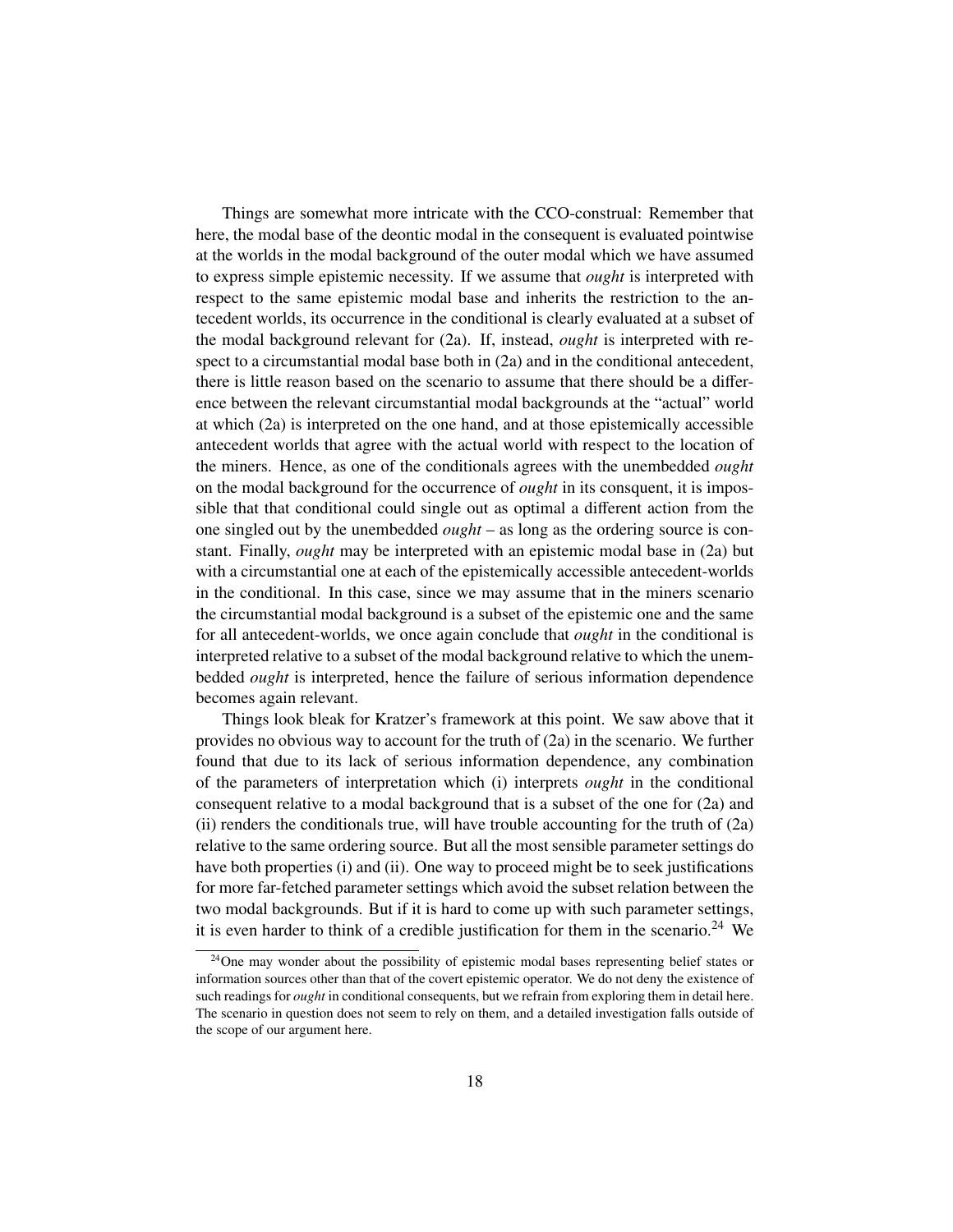| Table 4: Selection function in the miners scenario |  |  |
|----------------------------------------------------|--|--|
|                                                    |  |  |

| Information state                                | <b>Best Worlds</b>          |
|--------------------------------------------------|-----------------------------|
| $i = AA \cup AB \cup AN \cup BA \cup BB \cup BN$ | $d(i) \subseteq AN \cup BN$ |
| $i_A = AA \cup AB \cup AN$                       | $d(i_A) \subseteq AA$       |
| $i_R = BA \cup BB \cup BN$                       | $d(i_R) \subseteq BB$       |

think this is hardly a promising direction. But this should not be taken as a reason to abandon the core virtue of Kratzer's framework. We take this virtue to be that it can transparently derive the comparative evaluation of worlds based on properties of the world of evaluation (namely the prevailing preferences, goals and norms). It is time to illustrate this point in greater detail.

#### 2.4.3 In favor of transparency

Kolodny and MacFarlane open the door to serious information dependence, and hence to a satisfactory analysis of deliberative *ought*, by rejecting the independence of the information state and the criteria for prioritizing worlds. Kratzer's ordering source ranks worlds once and for all (relative to a given world of evaluation), thus while different modal bases may yield different sets of "best" worlds, those best worlds are in all cases determined by the same ordering relation. In contrast, Kolodny and MacFarlane's key idea is that how worlds compare in terms of "goodness" can vary as a function of the information state. However, they make no attempt to *derive* the set of best worlds from underlying preferences that are constant and independent of the information state.

In the miners scenario, the intended behavior of the selection function can be diagrammed as in Table 4. As there is no independent information about what the selection function should look like, *d* is assumed to satisfy the desired predictions by stipulation. We agree that this is how the best worlds should be selected in the scenario, and we saw above that this poses a serious challenge for the standard Kratzerian framework. Yet we do not draw the conclusion that we should do away with the ordering source altogether.

Abandoning ordering sources in favor of a more unconstrained selection function would introduce a measure of opacity in the semantic account. As a consequence, some systematic explanations that were available in the standard framework are lost. Consider this pair:

(16) If you are healthy, you ought to read that article.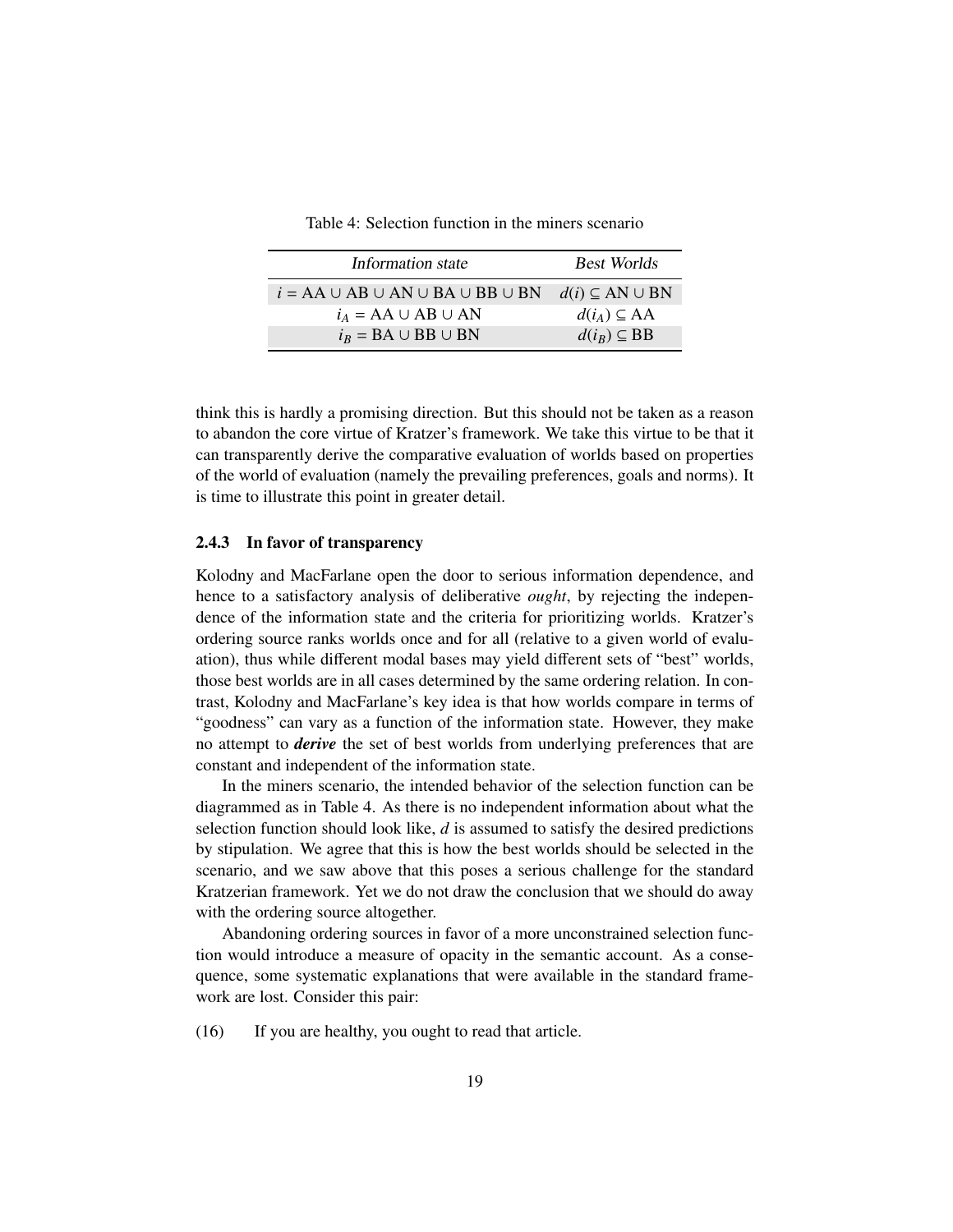(17) If you have high fever, you ought not to read that article.

On the standard Kratzer account, the joint acceptability of these two sentences can be explained systematically, as resulting from a single initial pair of modal base and ordering source. Let us imagine that at the world of evaluation, the ordering source contains the propositions (i) that you acquire the information in the article and (ii) that you do not needlessly tire your eyes, while the modal base specifies that high fever prevents one from acquiring any information. Then if in evaluating (16) we restrict the modal background to the worlds at which you are healthy, reading doesn't tire your eyes needlessly and you can (and therefore should) acquire the information in the article. In interpreting (17), in contrast, the modal background is restricted to worlds in which you have high fever. None of those worlds satisfy the proposition that you acquire the information in the article, and moreover at all of them reading tires your eyes needlessly. Hence the reading-worlds are ranked below the non-reading worlds.<sup>25</sup>

The account we get from Kolodny and MacFarlane is nowhere as systematic as that. The workings of the selection function remain inaccessible. We take it that it would be preferable to have a systematic account of the miners case, similar to the one we just sketched for the joint truth of (16) and (17).

# 3 Extending the standard analysis

In Section 2.1 we showed that the standard Kratzer-style translation of *ought* as a weak necessity operator with an ordering source reflecting the agents' preferences fails to predict the truth of (2a), regardless of whether the modal base is circumstantial or epistemic. The reason is that worlds at which the agents block neither shaft are invariably outranked by worlds at which they block the shaft in which the miners are. Thus as long as the modal base provides worlds of both types, (2a) cannot be true. Indeed, intuitively blocking the shaft in which the miners are is the best possible course of events. But the agents cannot rely on this in choosing among the actions available to them because they lack the information which shaft is the one to block: Considering the worlds that are compatible with the description of the scenario, among the ones at which they jump to action and block shaft A there are excellent ones (where all ten miners are saved) and dreadful ones (where all miners drown). Similarly for blocking shaft B. Since there is no way to find out where the miners are, neither of these two actions is "safe," and the third choice of blocking neither shaft (where nine of the miners are saved) outranks both.

<sup>&</sup>lt;sup>25</sup>Note that in this case the choice between the OCO and CCO construals, as well as various values for the modal bases, does not lead to any interesting differences.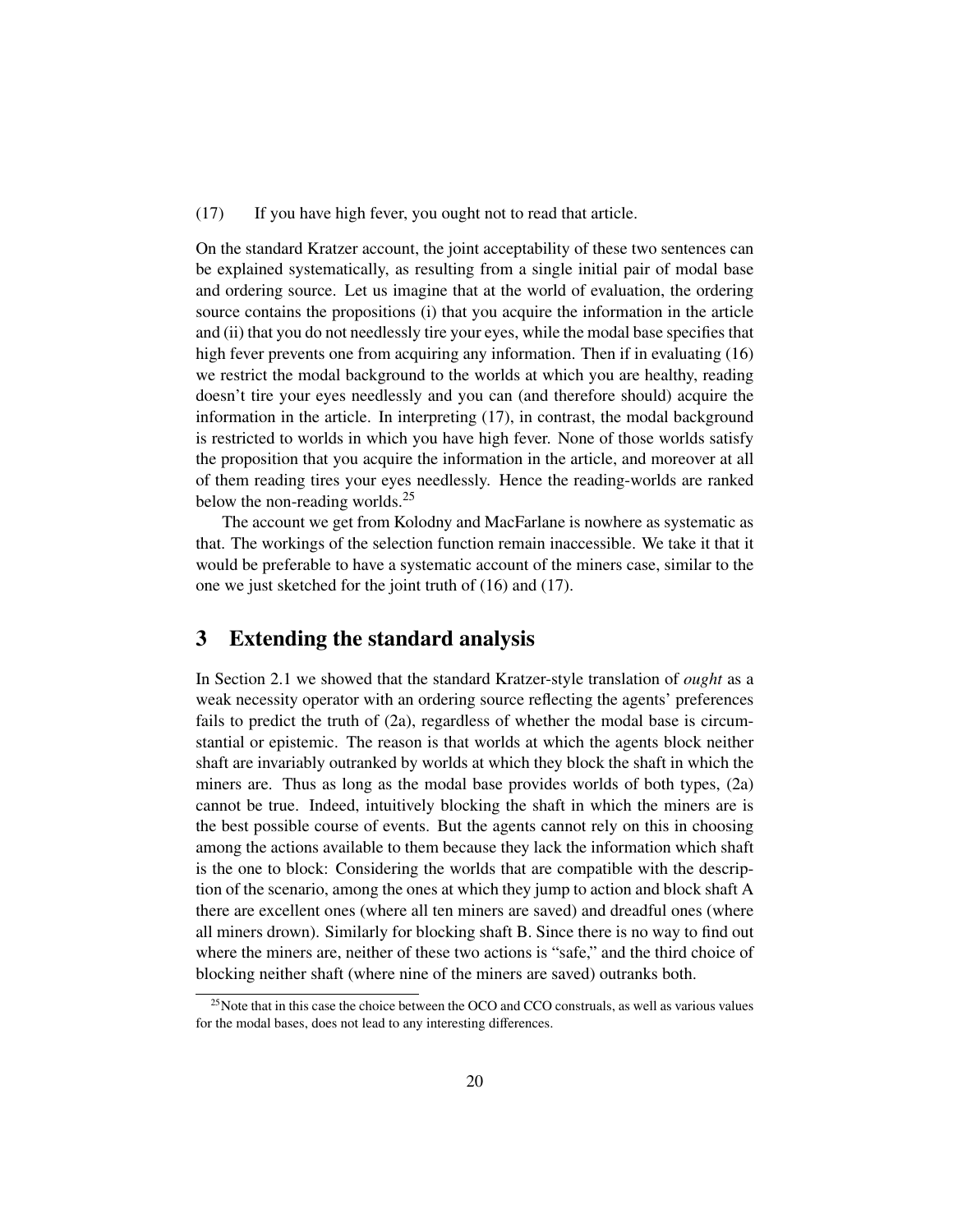While the agents' ignorance is a crucial factor in this reasoning, it is not sufficient to explain the truth of (2a) (switching to an epistemic modal base did not solve the problem, cf. Section 2.3.2). What is needed in addition to a representation of their limited information is an account of the actions available to them. Intuitively, blocking shaft A and blocking shaft B are among the choices they have, but blocking the shaft in which the miners are is not. Thus while the agents have a clear preference among the possible outcomes, none of the actions available to them is a sure way to secure the best result. To capture the deliberative reading of sentences like (2a), our semantic interpretation must be made sensitive to constraints of this sort.

### 3.1 Decision problems

To this end, we propose an extension of the standard Kratzerian framework. In addition to the usual two parameters (modal base and ordering source), deliberative modality is sensitive to a contextually salient *decision problem*  $\delta$ , identifying at each world the set of actions from which the agent has to choose at that world.<sup>26</sup> For simplicity, we assume that in our possible-worlds framework each action can be represented as the set of worlds in which that action is taken  $-$  i.e., formally, actions are propositions. We further assume that each decision problem presents actions that are mutually exclusive relative to the relevant modal base. $27$ 

Decision problems thus understood need not partition the logical space, or even the set of epistemically possible worlds. For one thing, they need not be logically incompatible. There are worlds at which we block both shaft A and shaft B, but those worlds are not among the ones that are compatible with the description of the scenario. The actions are only incompatible given the situation; hence the above

For a non-counterfactual example, consider a variant of the miners problem in which the agents are unsure as to whether they have a sufficient number of sandbags to block both shafts simultaneously.

The indicative variant in (ii) appears to be true in the scenario thus modified.

 $26$ Note that we conceive of the decision problem as world dependent. Technically, this makes it just another conversational background, i.e., a function from worlds to sets of propositions. We take this move to be warranted in view of examples like (i):

<sup>(</sup>i) If blocking shaft A and B were an option, we ought to do that.

<sup>(</sup>ii) If blocking boths shafts is an option, we ought to do that.

 $27$ Based on a very different motivation, Cariani (2009, forthcoming) discusses a formal framework that makes use of decision problems, but diverges from ours on key resources and motivational points. The idea of representing actions as propositions and decision problems as sets of proposition has a long history, but was recently articulated in the context of the logic of action and deontic logic by Belnap and Horty (1995); Belnap et al. (2001); Horty (2001).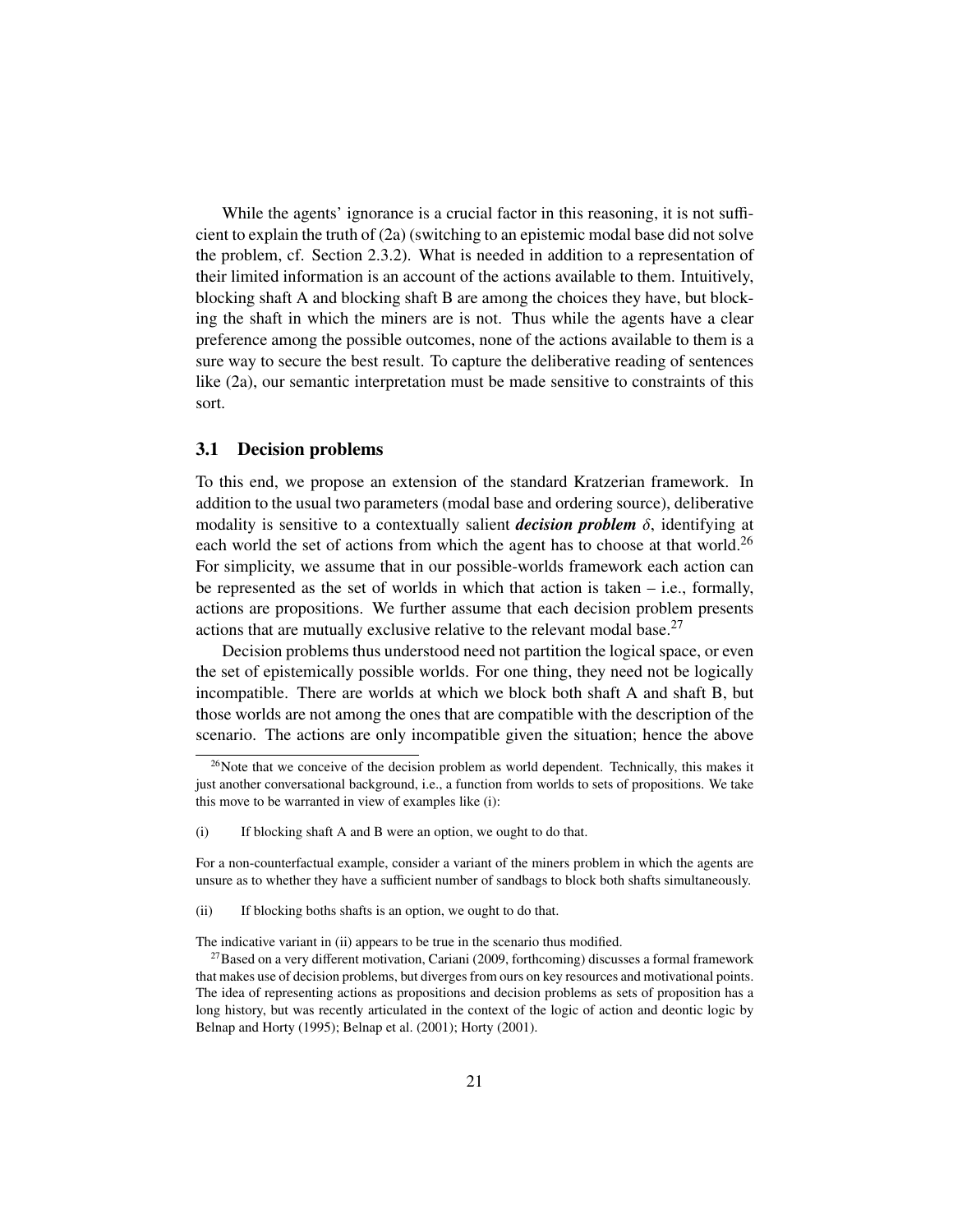requirement that the corresponding propositions be mutually exclusive relative to the modal base. Nor do the actions constituting a decision problem have to jointly exhaust all possibilities, even those that are epistemically accessible. There are some possible worlds at which the agent does not act at all (she may be struck by lightning or a meteor, for example). There are various ways of dealing with this observation (either semantically or pragmatically), but adjudicating the issue is largely orthogonal to our aims here.<sup>28</sup> We will simply assume that while the contextually assigned decision problem need not constitute a partition with respect to the logical space, it has to determine a partition of the deliberative modal's modal base  $f^{29}$ . We use ' $[\delta]$ ' to refer to the function that results from combining the model has f with the decision problem, which at each world, returns a restriction modal base *f* with the decision problem, which, at each world, returns a restriction of the decision problem to the worlds in the modal base:

#### Definition 3 (Filtered decision problem)

Let  $\delta$  be a decision problem and  $f$  a modal base. The result of filtering  $\delta$  by  $f$  is a decision problem  $[\delta|f]$  defined as follows: For all worlds *w*,

$$
[\delta[f](w) = \left\{ \bigcap (f(w) \cup \{p\}) \middle| p \in \delta(w) \right\}
$$

It is easy to show that if the propositions in  $\delta(w)$  are mutually exclusive, then so are the propositions in  $[\delta f](w)$ , for any *f*. Notice that the empty set may be<br>in  $[\delta f](w)$ . This is not useful, but we do not take the trouble to rule it out because in  $\left[\delta(f)(w)\right]$ . This is not useful, but we do not take the trouble to rule it out because as we will see below, the presence of the empty set has no effect on the truth conditions we derive for deliberative modals.

Intuitively, the propositions in  $\delta(f)(w)$  represent what is known about the de-<br>on problem, in the sense of both which choices are available and what the concision problem, in the sense of both which choices are available and what the consequences of each choice are. Consider a very simple example: Grace needs to go to the post-office on a cloudy day. We can represent her options as in:

(18) {Grace goes to the post-office with her umbrella, Grace goes to the postoffice without the umbrella, Grace stays at home}

In the 'unfiltered' sense *going to the post-o*ffi*ce with her umbrella* consists of all and only those worlds in which Grace undertakes that course of action. In the

<sup>&</sup>lt;sup>28</sup>Incidentally, the formal similarity between decision problems in our model and question denotations is striking. The possibility for the former to leave out a non-empty set of worlds at which no action is taken is reminiscent of the *residual answer* in the latter (Hamblin, 1958). It is customary in question semantics to set the residual answer aside by assuming that questions in actual usage come with an implicit presupposition-like domain restriction.

 $^{29}$ This is required in the definition of the pre-order on which the modal verb relies (cf. 6). In that sense, the requirement that the contextually salient decision problem partition the contextually salient modal background can be seen as a (semantic) presupposition of the modal verb.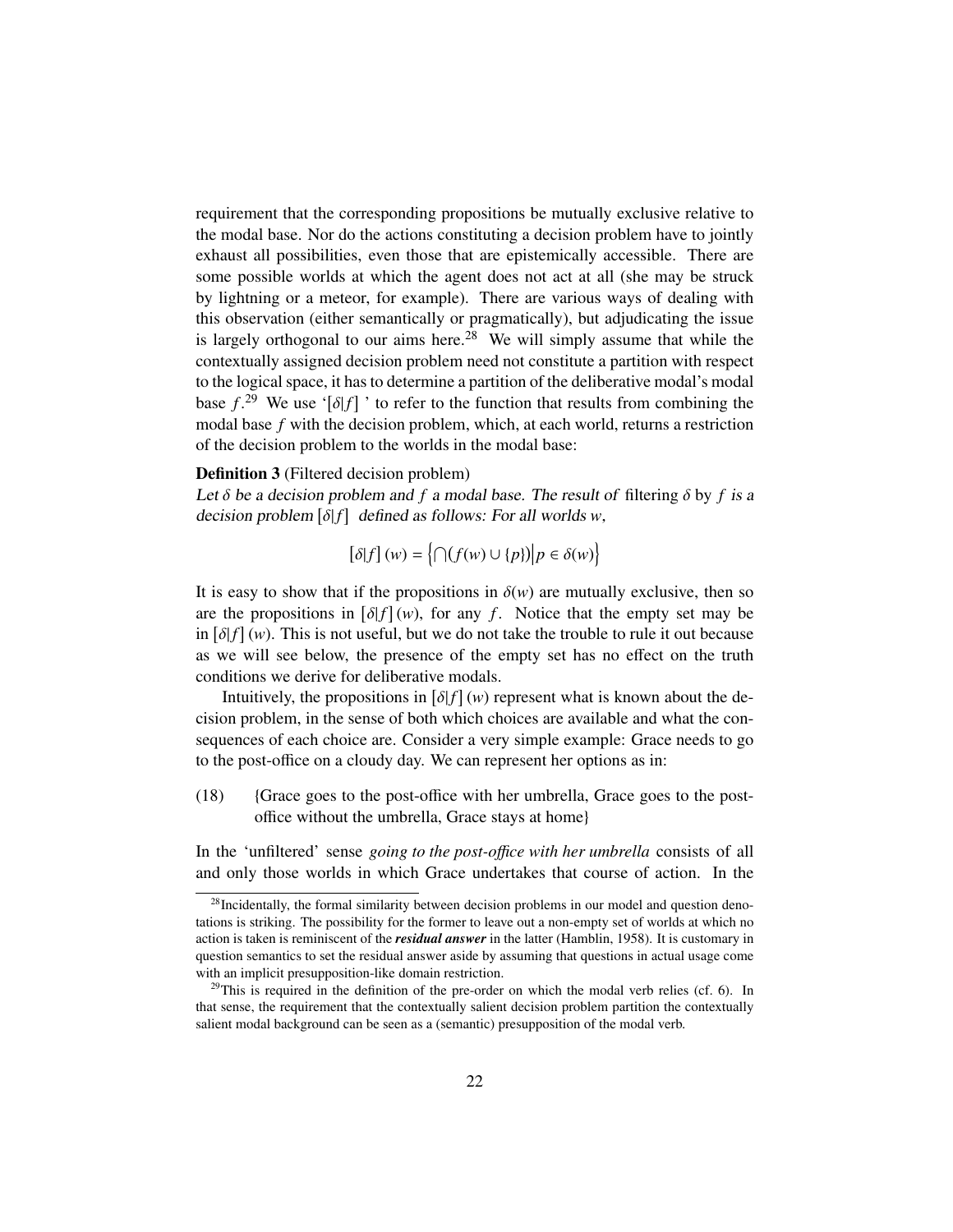'filtered' sense, however, this action is represented only by those possible worlds that are compatible with the available information (e.g. words at which the current day is cloudy) and in which she goes to the post-office with her umbrella.

For purely deliberative *ought*, the decision problem can only be spelt out as fine-grainedly as the respective actions that are chooseable for the agent.<sup>30</sup> In particular, in the miners scenario, the natural decision problem is (19):

(19)  $\delta = \{$  we block shaft A, we block shaft B, we block neither shaft $\}$ 

To take into account the fact that deliberative modality is influenced by the agents' limited knowledge, the modal base is constituted not by the set of relevant circumstances, but by what is known to the deliberating agent—that is, the modal base is  $f_e$ .<sup>31</sup> The ordering source  $g(w)$  is again constituted by the criteria used in the deliberation, for all worlds *w*.

(20)  $g(w) = \{all 10 \text{ miners are saved, at least 9 miners are saved, ...,}$ at least 1 miner is saved }

What is distinctive about our approach is not our choice of modal base or ordering source, but rather how we induce the ordering based on these parameters. To model the deliberating process of the agent with limited knowledge, we "flatten" the ordering induced so that it does not distinguish between worlds in one and the same cell of the decision problem. In other words, all worlds in which a particular action from the decision problem is taken are ranked together. We obtain this by defining an order  $\leq \frac{\delta[f]}{g(w)}$  which compares single worlds *u* and *v* only according to ordering source propositions that hold throughout their respective cells in the partition induced by  $\delta$ .

Definition 6 (Deliberative preference ranking)

Definition 4 (Chooseable (preliminary – Kolodny and MacFarlane))

Definition 5 (Chooseable)

<sup>31</sup>Once the modified semantics for the deliberative modal is in place, we will see that using  $f_c$ instead gives rise to exactly the same truth conditions as a circumstantial modal base on the standard application of the Kratzer-style framework as discussed in Section 2.3.1 above.

<sup>30</sup>Kolodny and MacFarlane (2010) define *chooseable* as follows (p. 20):

 $\phi$  is choosable relative to  $\langle w, i \rangle$  iff there is some action specification  $\Delta$  such that ' $\diamondsuit_e(\Delta$  is done by agents who know they are doing  $\Delta$ )' and ' $\Box_e(\Delta$  is done  $\supset \phi$ )' are both true at  $\langle w, i \rangle$ .

Note that this is too weak on the first conjunct: It only requires that the agents hold it possible to do ∆ (knowingly). We propose the following alternative (where ^*<sup>c</sup>* stands for circumstantially possible, i.e. ' $\Diamond_c\varphi$ ' at *w* iff  $\neg \Box \neg \varphi$  at  $\langle f_c, w \rangle$ ).

φ is choosable relative to  $\langle w, i \rangle$  iff there is some action specification  $\Delta$  such ' $\Box_e(\Diamond_c(\Delta$  is done by agents who know they are doing  $\Delta$ ))' and  $\Box_e(\Delta$  is done  $\Box \phi$ )' are both true at  $\langle w, i \rangle$ .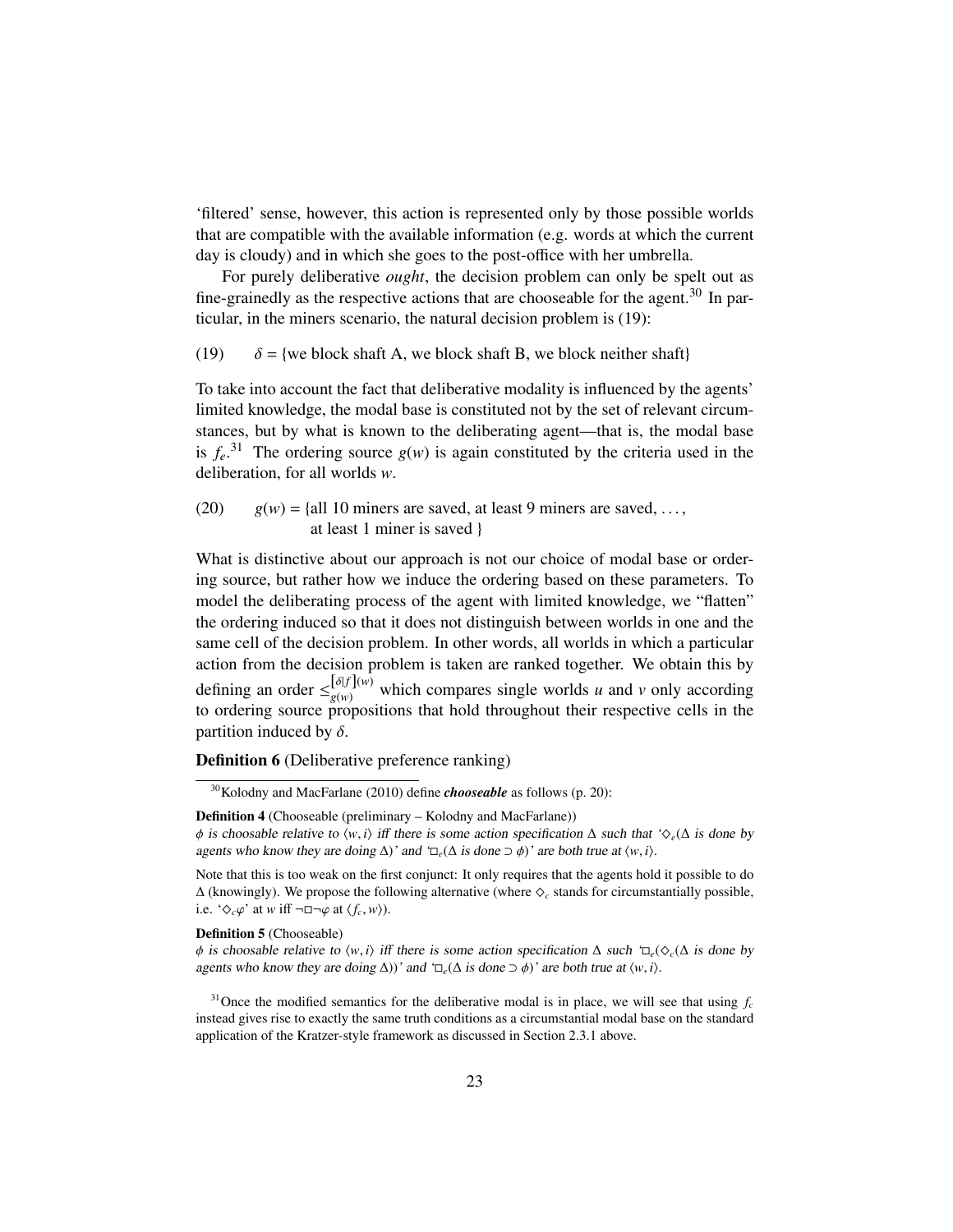Let  $\pi$ , *A* be arbitrary sets of propositions, where the members of  $\pi$  are mutually exclusive. For each world  $u \in \bigcup \pi$ , let  $[u]_{\pi}$  be the cell in  $\pi$  that contains *u*. The deliberative preference rapking induced by  $\Lambda$  relative to  $\pi$  is a relation  $\epsilon^{\pi} \in (1+\pi)^2$ deliberative preference ranking *induced by A relative to*  $\pi$  *is a relation*  $\leq_A^{\pi} \in (\bigcup \pi)^2$ <br>defined as follows: For all  $\mu$ ,  $\kappa \in \bigcup \pi$ . defined as follows: For all  $u, v \in \bigcup \pi$ ,

$$
u \leq_A^{\pi} v \text{ iff } \left\{ p \in A \middle| [v]_{\pi} \subseteq p \right\} \subseteq \left\{ p \in A \middle| [u]_{\pi} \subseteq p \right\}
$$

As in the case of Kratzer's  $\leq_{g(w)}$ , it is easy to see that  $\leq^{\pi}_A$  is a pre-order on the worlds in its domain.

## Fact 2

For all  $\pi$ , *A* as in Def. 6,  $\leq^{\pi}_A$  is reflexive and transitive.

To characterize the relevant ranking in our case, we rely on the given deontic ordering source *g* and fill in the salient partition. Recall that the latter is jointly determined by the decision problem and the modal base. The induced ranking is as follows.

$$
(21) \qquad u \leq_{g(w)}^{[\delta|f](w)} v \text{ iff } \left\{ p \in g(w) \left| [v]_{[\delta|f](w)} \subseteq p \right. \right\} \subseteq \left\{ p \in g(w) \left| [u]_{[\delta|f](w)} \subseteq p \right. \right\}
$$

We will shortly illustrate how this ordering operates in the miners case. For now, let us point out two main differences between the ranking in (21) and the traditional Kratzer-style ranking  $\leq_{g(w)}$ . First, Kratzer defines  $\leq_{g(w)}$  as a relation in  $W^2$ , the set of all pairs of worlds, hence for instance  $u \leq g(w)$  *u* for all  $u \in W$  due to the reflexivity. In contrast, our relation  $\leq_{g(w)}^{[\delta|f](w)}$  is restricted to the worlds in the modal base  $\bigcap f_e(w)$ . This is a technicality which could easily be defined away; but since none of the reasoning we are interested in relies on worlds outside of this set, it is innocuous for our purposes.

The second difference between the two rankings arises on the domain for which both are defined, and this difference does play a crucial semantic role. In determining whether  $\leq_{g(w)}^{[\delta|f](w)}$  holds between two worlds *u*, *v*, not all propositions in *g*(*w*) are relevant, but only those which contain their respective cells of the filtered decision relevant, but only those which contain their respective cells of the filtered decision problem. To give some intuitive grounding to this idea, consider some preference/value/goal *G* in  $g(w)$ : For *G* to affect the ordering of worlds, there must be some available course of action that (given the agent's information) will secure *G*. In principle, this is compatible with a number of different ways of comparing actions.<sup>32</sup> In the case of the miners problem, with the particular ordering source we provided, the effect is that in comparing actions in the filtered decision problem with each other, each is only as good as the worst outcome it can possibly have.

 $32$ One might, for example, consider an approach in terms of expected utilities. This is irrelevant to the problem under discussion, as we assume a 50% chance of the miners being in either of the shafts, and each life is considered equally precious.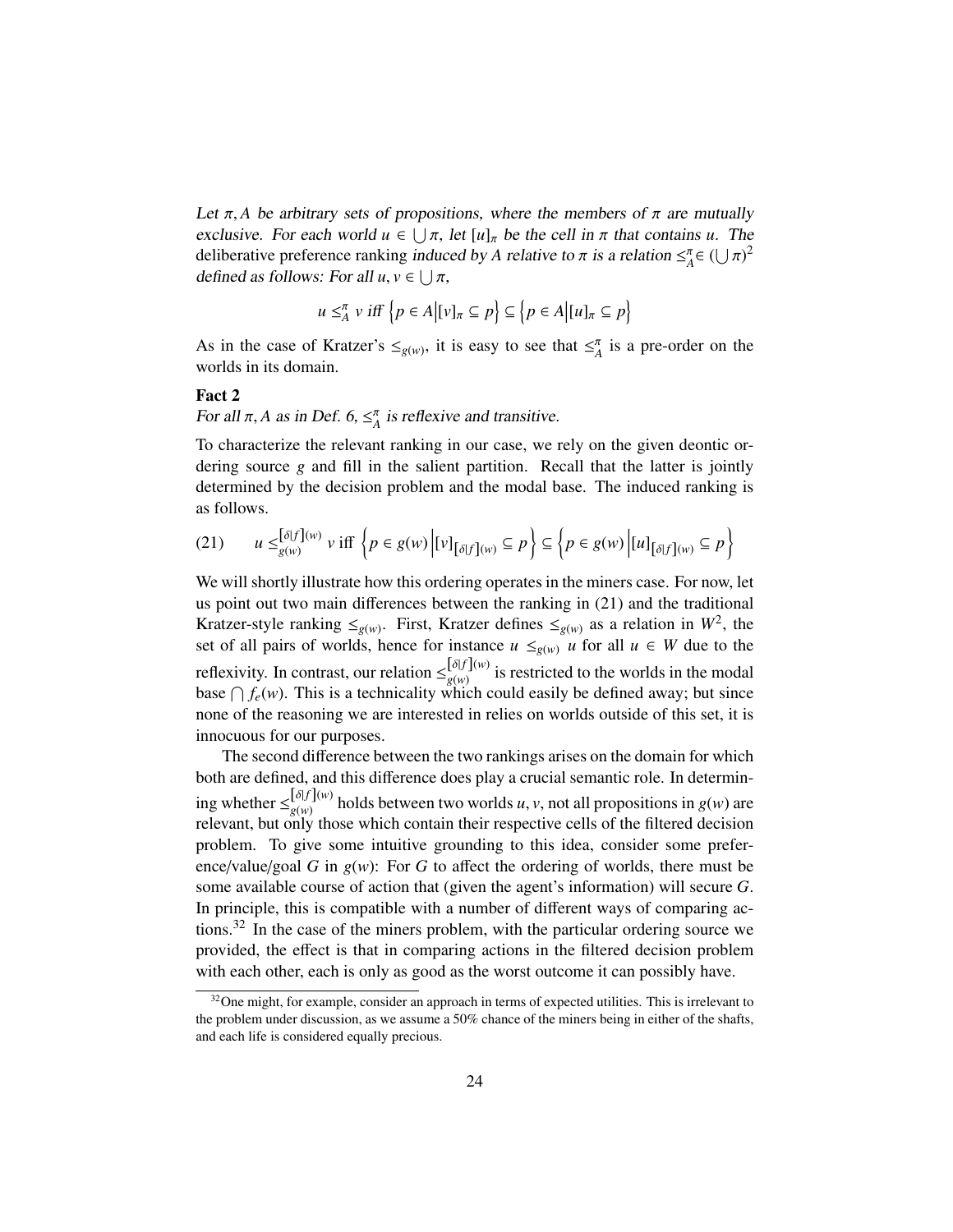|                  | w                                                                        |
|------------------|--------------------------------------------------------------------------|
| modal background | $\bigcap f_e(w) = AA \cup AB \cup AN \cup BA \cup BB \cup BN$            |
| ordering source  | g(w)                                                                     |
| decision problem | $\delta$ = {block A, block B, block neither}                             |
| filtered problem | $\delta[f](w) = \{AA \cup BA, AB \cup BB, AN \cup BN\}$                  |
| ranking          | AN $\cup$ BN $\lt^{\left[\delta f\right](w)}$ AA $\cup$ BA, AB $\cup$ BB |
| minimal words    | $O(w, f_e, g, \delta) = AN \cup BN$                                      |

Table 5: Parameters for the deliberative account and uncertain information

On its deliberative reading, *ought* expresses human necessity with respect to modal base  $f$ , ordering source  $g$ , and decision problem  $\delta$ . The truth conditions are analogous to the ones given before, but now the additional parameter  $\left[\delta|f\right](w)$ <br>is taken into account as a 'filter' when the ordering source induces the pre-order is taken into account as a 'filter' when the ordering source induces the pre-order that determines which worlds are best. (22) spells out the adaptation of Kratzer's formulation 33

(22) 
$$
\Box \varphi \text{ is true at } \langle w, f, g, \delta \rangle \text{ iff}
$$

$$
\forall v \in \bigcap f(w) \Big[ \exists u \in \bigcap f(w) \Big[ u \leq \big[\delta |f](w) \big] v \land \forall z \in \bigcap f(w) \Big[ z \leq \big[\delta |f](w) \big] u \to z \in \phi \Big] \Big]
$$

With the Limit Assumption we can equivalently define the set of "deliberatively best" worlds as in (23a) and give the semantics of deliberative *ought* as in (23b). Notice that as long as  $\leq_{g(w)}$  is finite, there is guaranteed to be a set of "best" worlds, even if the decision problem is not finite.

(23) a. 
$$
O(f, g, w, \delta) = \left\{ u \in \bigcap f(w) \middle| \forall v \in \bigcap f(w) \left[ v \leq_{g(w)}^{[\delta|f](w)} u \to u \leq_{g(w)}^{[\delta|f](w)} v \right] \right\}
$$

b. 
$$
\Box \varphi
$$
 is true at  $\langle w, f, g, \delta \rangle$  iff  $O(w, f, g, \delta) \subseteq \varphi$ .

# 3.2 Predictions

In the miners scenario, we get the expected predictions. Recall that the ordering source is defined as follows:

<sup>&</sup>lt;sup>33</sup>Since we assumed that the relevant modal base specifies that the agent gets to act, the decision problem is a partition of the modal background and  $\bigcap f_e(w) = \bigcup [\delta | f] (w)$ . If the modal base did not rule out worlds at which the agent is prevented from acting, the restriction on the domain of not rule out worlds at which the agent is prevented from acting, the restriction on the domain of quantification in (22) would have to be to the possibly smaller set  $\bigcup [\delta|f](w)$ .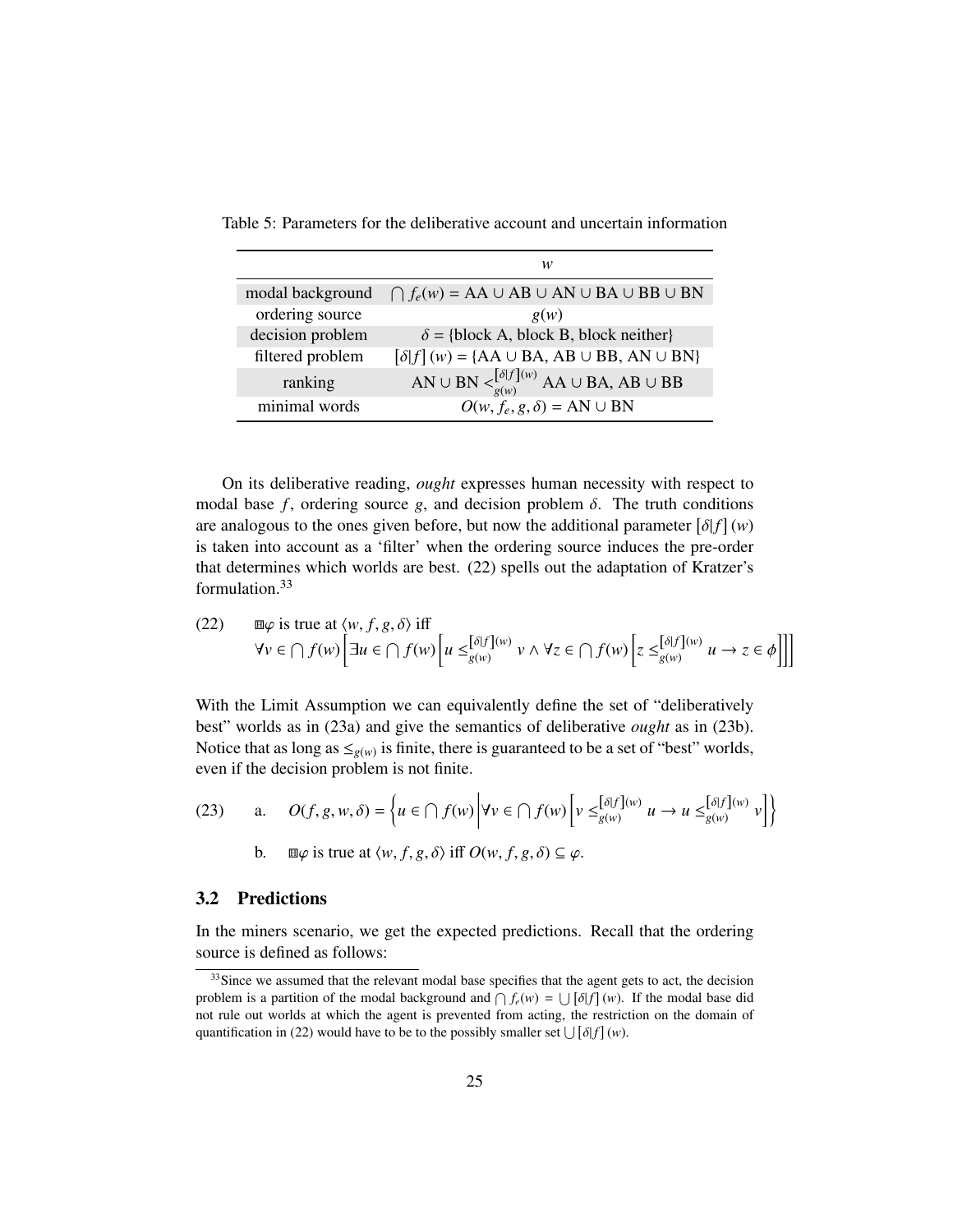|                  | w                                                                                                                                  |
|------------------|------------------------------------------------------------------------------------------------------------------------------------|
| modal background | $\bigcap f_e(w) = AA \cup AB \cup AN$                                                                                              |
| ordering source  | g(w)                                                                                                                               |
| decision problem | $\delta$ = {block A, block B, block neither}                                                                                       |
| filtered problem | $\delta[f](w) = \{AA, AB, AN\}$                                                                                                    |
| ranking          | AA $\langle \begin{array}{c} [\delta f](w) \\ g(w) \end{array}$ AN $\langle \begin{array}{c} [\delta f](w) \\ g(w) \end{array}$ AB |
| minimal words    | $O(w, f_e, g, \delta) = AA$                                                                                                        |

Table 6: Parameters for the deliberative account and updated information

# (8)  $g(w) = \{all \text{ miners are saved, at least 9 miners are saved, ...,} \}$ at least 1 miner is saved }

Under uncertainty, the set of worlds in which we block shaft A contains both worlds in which the miners are in shaft A (and we save all of them) and worlds in which the miners are in shaft B (and we lose all of them). Therefore, the worlds corresponding to blocking A while the miners are in A are ranked only as high as the unfortunate worlds in which we lose all the miners. In particular, *all miners are saved* does not "count" in favor of these worlds even if we *do* end up saving all ten miners. Similarly for blocking shaft B. Both these cells verify none of the ordering source propositions. In contrast, at all worlds in the cell corresponding to *we block neither shaft* nine miners are saved (be they in A or in B). Therefore, this cell is strictly better than the other two, and a world *w* can only be strictly better than a world  $\nu$  if it is a blocking-neither world.

Things would change if we learned where the miners are: For example, if the information state is updated with the information that they are in A, this becomes part of  $f_e(w)$ . Consequently, the cells corresponding to the three actions all contain only worlds in which the miners are in shaft A. If we rank the worlds in this narrower modal background, at all worlds in the cell corresponding to blocking shaft A we save 10 miners, at all worlds in the cell corresponding to blocking neither shaft we save only 9 miners, and at all worlds in the cell corresponding to blocking shaft B we lose all the miners. Consequently, the worlds that are ranked as strictly best are those at which we block shaft A. These predictions are what we wanted.

Our analysis shares an important feature with Kolodny and MacFarlane's account: both the ranking of worlds and the designation of optimal worlds turn out to be *seriously information dependent* in their sense. Our analysis however provides a much more specific and systematic diagnosis.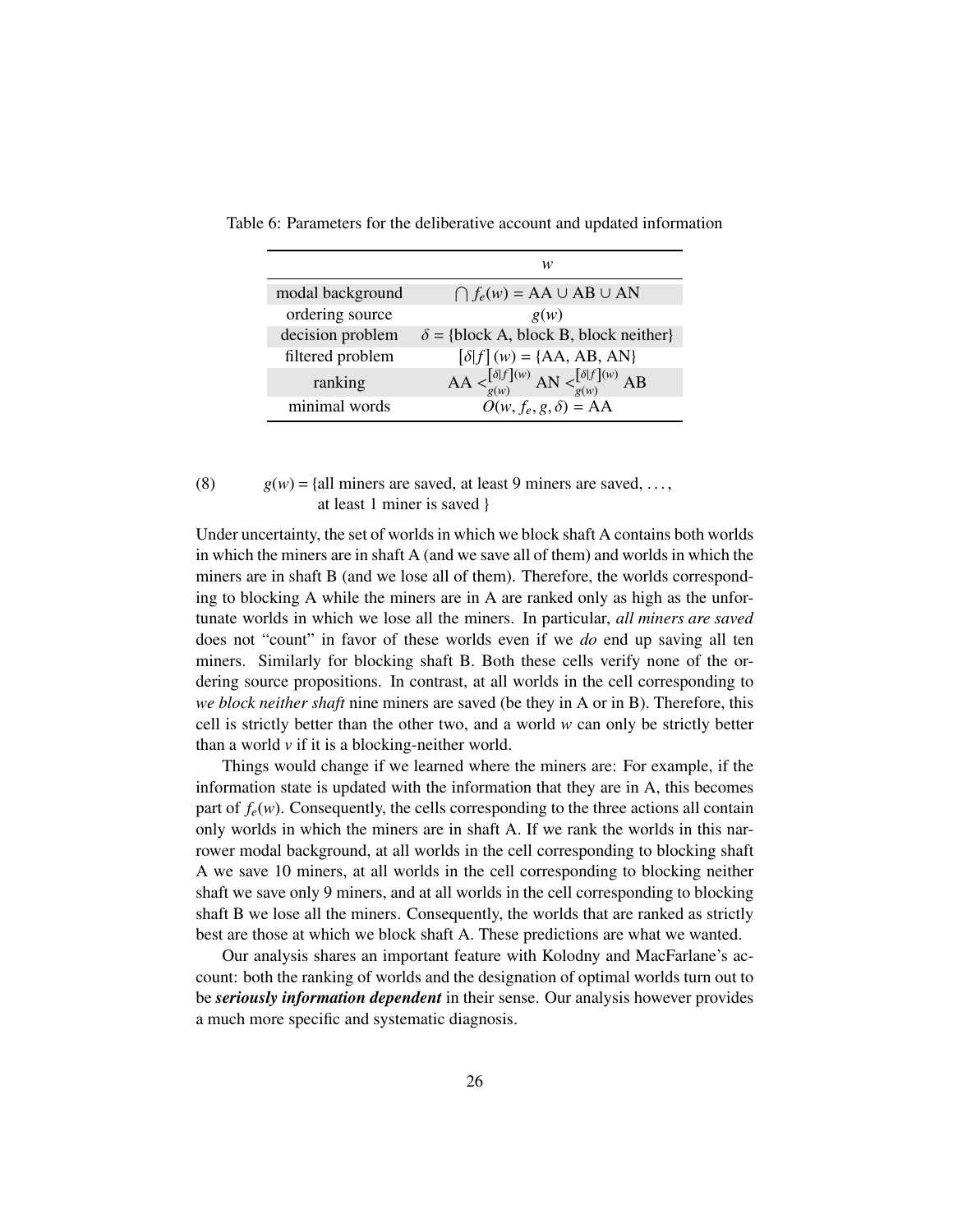Kolodny and MacFarlane gloss their notion of serious information dependence as the idea that deontic ideality changes as new information becomes available. On our view there is a sense in which this is correct and a sense in which it is not correct. In particular, while it is true that the ranking and the optimal worlds vary with information, the ordering source does not. The variation in our ranking of AA worlds does not depend on the (broadly speaking) normative component of the model (i.e. the ordering source). It rather depends on the fact that the same action (e.g. blocking shaft *A*) is associated with different sets of worlds under different information states (for example, in the uncertain state blocking shaft A corresponds to {AA, BA}, while if we know that the miners are in A, it is simply {AA}).

#### 3.3 Stability and circumstantial modal bases

Based on the intuition that the truth value of the deliberative reading depends upon the information available to the agent, we have used  $f_e$  as the modal base. Now that the analysis is in place, we can easily convince ourselves that by using the circumstantial conversational background *f<sup>c</sup>* instead, we would fail to predict the intuitions about deliberative modals. In particular, if the modal base is set to *fc*, our three-parameter version of the Kratzer-style account yields the same prediction as the original two-parameter version (i.e., the one that does not take into account a decision problem). As before, with a circumstantial modal base, which sentences are predicted to be true depends on where the miners are. Assume that they are in shaft A at a world  $w_A$ . In that case:

- the circumstantial modal background is  $\bigcap f_c(w_A) = AA \cup AB \cup AN$ .
- the filtered problem is:  $[\delta]f](w) = \{AA, AB, AN\}$
- and clearly,  $AA \leq \begin{cases} \delta[f](w) \\ g(w) \end{cases} AN \leq \begin{cases} \delta[f](w) \\ g(w) \end{cases} AB.$

This predicts that what we ought to do is block shaft A (and not neither shaft). Analogously, for a world in which they are in shaft B it is predicted that we ought to block shaft B.

We think that this insensitivity of the circumstantial modal base to the decision problem should follow in general from assumptions about the circumstantial conversational background. But there is a certain vagueness in the standard Kratzerian specification of the circumstantial conversational background as the function which assings to each world *w* a set of propositions holding at *w* that specify the "relevant circumstances." While it may not always be clear what circumstances are relevant (independently from considering what is needed to derive speaker intuitions about modalized sentences), it seems to us that at least all those facts should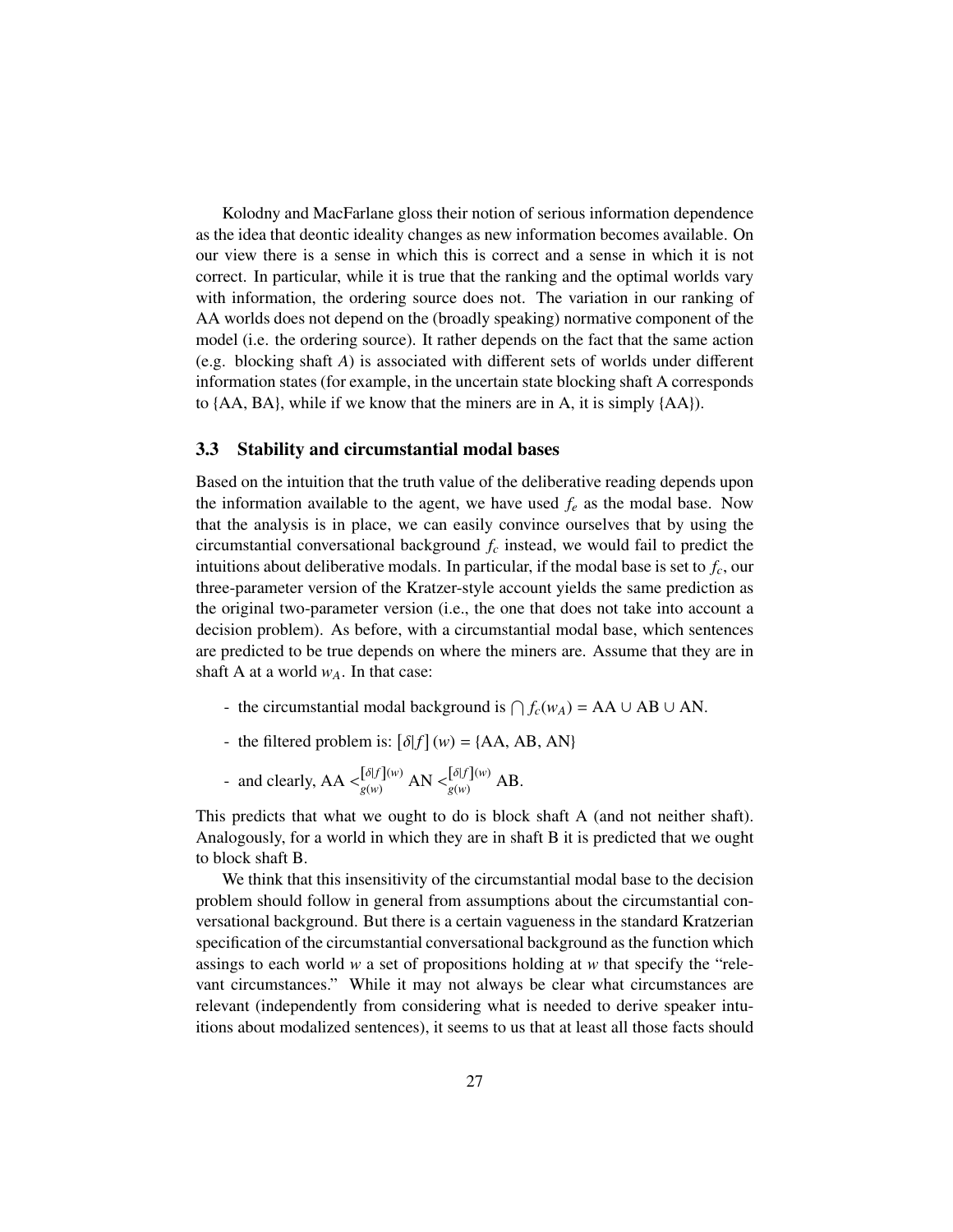count as relevant that are needed to evaluate the contextually given decision problem according to one's criteria (preferences, goals, rules, in short, the value of the ordering source). This means that the circumstantial modal base should have the following property, which we call *persistence*.

### Definition 7 (Persistence)

A modal base f is persistent for a decision problem  $\delta$  w.r.t. an ordering source *g* at a world *w* iff for any proposition  $p \subseteq W$  and worlds  $u, v \in \bigcap [f+p](w)$ ,  $\left[\delta|f+p||w\right]$ ,  $\left[\frac{f}{p}\right]$  $u \leq_{g(w)}^{[\delta|f+p](w)} v \text{ iff } u \leq_{g(w)}^{[\delta|f](w)} v.$ 

One way in which persistence may be ensured is for all propositions in the ordering source to come into play in comparing worlds. This is the case whenever none of them "cuts across" cells in the partition any longer. We state this fact without proof.<sup>34</sup>

### Fact 3

For all  $f$ ,  $\delta$ ,  $g$ ,  $w$ , it holds that  $f$  is persistent for  $\delta$  with respect to  $g$  if for all  $v \in$  $\bigcap$   $f(w)$  and  $p \in g(w)$ , if  $[v]_{\left[\delta\right]f\left](w)} \cap p \neq \emptyset$  then  $[v]_{\left[\delta\right]f\left](w)} \subseteq p$ .

The notion of persistence is of course equally relevant to an epistemic modal base: It specifies whether or at what point agents have acquired enough information to resolve their decision problem under full consideration of their criteria. In particular, when an epistemic modal base is persistent at *w* with respect to *g* and  $\delta$ , this means that the judgements for deliberative *ought* with respect to this parameter collapse with the ones for two-parameter ought with the same *g* and the circumstantial modal base, which we considered the appropriate rendering for objective *ought*.

# 4 Relation to the standard Kratzer analysis

Kratzer's framework for the semantics of modal expressions in natural language relies on two conversational backgrounds, namely a modal base and an ordering source. In order to extend her analysis to deliberative *ought* as evidenced by (2a) in the miners scenario, we added a decision problem as a third parameter. Together with the other two parameters, the decision problem is used to induce a pre-order on the worlds in the modal background which can, but need not, agree with the one induced by the ordering source alone. Thus it may seem that we have achieved an account of deliberative modality by departing considerably from the standard picture. In the following, we want to reflect on the exact extent of our departure from

<sup>&</sup>lt;sup>34</sup>The converse does not hold: It is possible for persistence to hold even when some propositions are not operative. For instance, this happens when the filtered decision problem has only one cell, or when the ordering source contains singleton propositions.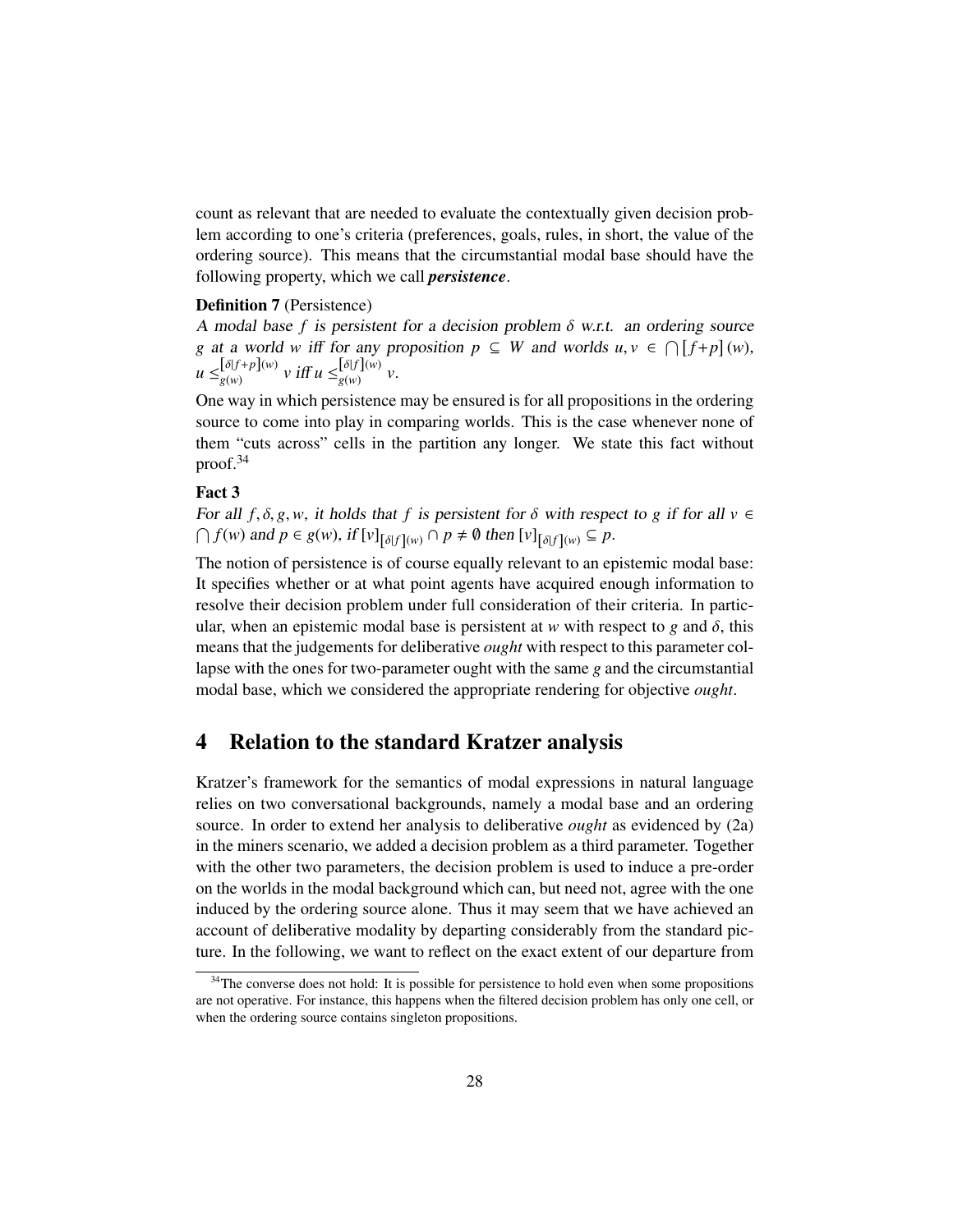the standard version of Kratzer's framework. This question strikes us as important as it is generally considered an appealing factor of the system that it avoids ambiguities while offering a powerful system to account for all kinds of modal expressions in natural language. In particular, we want to evaluate two issues: First, does the third parameter force us to adopt ambiguities in order not to affect the interpretation of non-deliberative *ought*? Second, does appealing to a specific parameter in evaluating deliberative *ought* undermine claims about the unity and interrelation of the modal system? We think that the answer to both questions is negative.<sup>35</sup> To show this, we want to highlight two ways in which our analysis and the standard picture can be fully reconciled.

### 4.1 Decision problems

Clearly, not all occurrences of *ought* appear to be deliberative, both in light of our discussion and on independent grounds. In the context of the miners scenario, we individuated an objective reading which gave rise to different intuitions about the truth-conditions of (2a) and (4) in the miners scenario than are observed on the deliberative reading. Others (Schroeder, 2010), have defended *ambiguity* theories for *ought* that introduce a lexical distinction between deliberative *ought* as in examples like (2a), and non-deliberative *ought* as in (24):

(24) The car ought to start in less than five minutes.

It is irrelevant to our current issue whether this sentence has a genuine deontic interpretation, or if the modal is truly epistemic (in a sense that would require a doxastic, stereotypical etc. ordering source in a Kratzer-style analysis). We want to know if the decision problem has a role to play in such a case, or if a different analysis is required (for example, two and three parameterized) lexical entries for *ought*.

In one sense, the answer to the question whether "the decision problem" plays any role in the interpretation of (24) must be negative. After all, cars don't make decisions. The more interesting question is whether the sort of coarsening of logical space that is introduced by the technical parameter thus labeled is useful (or even necessary) in analyzing this sort of interpretation of *ought*. But even that question we think we can remain entirely neutral on. We motivate this stance by showing that, even if the decision problem turns out to be entirely irrelevant, there is a natural setting of the parameter on which our semantics collapses on Kratzer's,

<sup>&</sup>lt;sup>35</sup>Note that, regarding the first question, we do not want to commit us to whether ambiguities may need to be adopted for other reasons. The scope of our claim is just that the possibility of introducing the third parameter does not in itself require the introduction of ambiguities.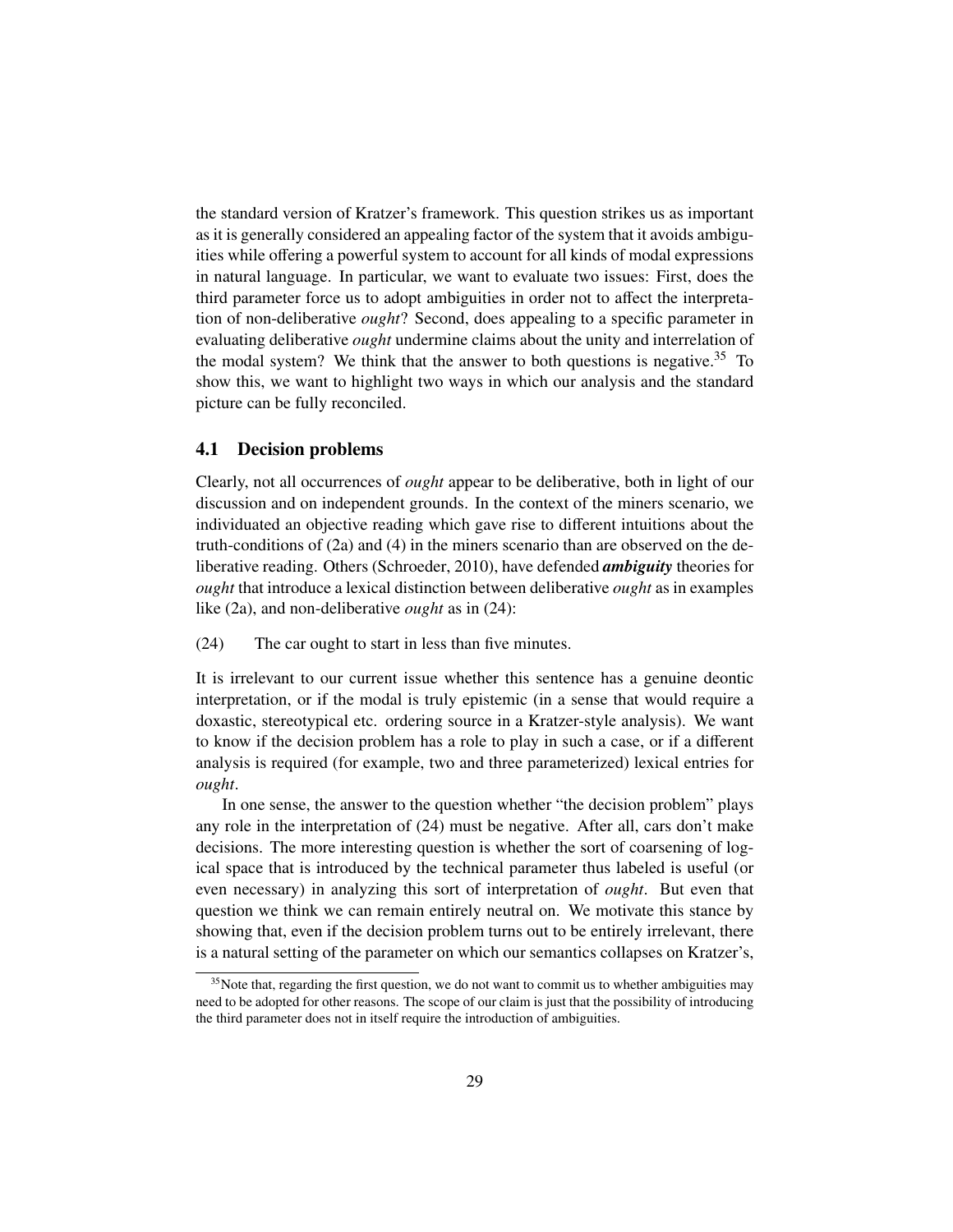independently of how modal base and ordering source are chosen.

The decision problem parameter is blended out if  $\delta$  takes a "default" nonagential value:<sup>36,37</sup> Let  $\delta^*$  be the trivial partition of the set of possible worlds each of whose calls contains exactly one world (i.e.  $\delta^*$  is the finest possible partition of whose cells contains exactly one world (i.e.,  $\delta^*$  is the finest possible partition<br>of the logical space). If we adopt  $\delta^*$  as a default setting for the decision problem of the logical space). If we adopt  $\delta^*$  as a default setting for the decision problem<br>parameter in all cases in which Kratzer's two parameter semantics gave the right parameter in all cases in which Kratzer's two parameter semantics gave the right result, our framework can be seen as a generalization of Kratzer's apparatus. Then both the standard setting (with  $\delta^*$ ) and our application to deliberative *ought* (with a non-trivial value for the decision problem parameter) come out as applications of a non-trivial value for the decision problem parameter) come out as applications of one and the same three parameterized theory.

It is easy to prove that for worlds in the modal background, the ordering induced by  $\delta^*$  relative to parameters *f*, *g*, *w* just is the same as the ordering induced<br>by *f* , *g*, *w* according to the standard Kratzer recipe. Let us first define the maxi by *f* , *g*, *w* according to the standard Kratzer recipe. Let us first define the maximally specific decision problem.

## Definition 8 (Maximally specific decision problem)

The maximally specific decision problem is the partition  $\delta^* = \{ \{w\} \mid w \in W \}$ .

The claim here is that, given any modal base *f*, ordering source *g* and world of evaluation *w*, the Kratzerian ordering  $\leq_{g(w)}$  matches the ordering  $\leq_{g(w)}^{[\delta^*|f](w)}$  $g(w)$   $\sum_{g(w)}$   $\sum_{g(w)}$   $\sum_{g(w)}$ two orderings are not exactly identical because  $\leq_{\sigma(\omega)}^{[\delta^*]f](w)}$  $g(w)$  differs on worlds outside of the modal background, but they must agree on all worlds inside of it.

### Theorem 2

For all  $u, v \in \bigcap f(w), u \leq_{g(w)} v \text{ iff } u \leq_{g(w)}^{[\delta^*]f](w)}$  $g(w)$   $v(w)$   $v(w)$ .

*Proof.* Via the standard definition of  $\leq g(w)$  we derive:

$$
u \le_{g(w)} v \text{ iff } \{p \in g(w) | v \in p\} \subseteq \{p \in g(w) | u \in p\}
$$
  
iff 
$$
\{p \in g(w) | \{v\} \subseteq p\} \subseteq \{p \in g(w) | \{u\} \subseteq p\}
$$
 (set theory)  
iff 
$$
\{p \in g(w) | [v]_{\{\delta^*|f\}(w)} \subseteq p\} \subseteq \{p \in g(w) | [u]_{\{\delta^*|f\}(w)} \subseteq p\}
$$
 (Def. 8)

$$
\begin{aligned}\n\text{iff } \left\{ p \in g(w) \left[ [v]_{\{\delta^*|f\}(w)} \subseteq p \right\} \subseteq \left\{ p \in g(w) \left[ [u]_{\{\delta^*|f\}(w)} \subseteq p \right\} \right] \\
\text{iff } u \leq_{g(w)}^{\{\delta^*|f\}(w)} v\n\end{aligned} \tag{Def. 8}
$$

$$
v \qquad \qquad (Def. 6)
$$

 $\Box$ 

<sup>&</sup>lt;sup>36</sup>Recall from Section 3.3 above that a collapse in truth-conditions is also obtained if the modal base provides enough information such that all ordering source propositions are considered in the comparison of any two worlds in the modal background.

 $37$ Note that this trivial decision problem must be exempt from the requirement of "choosability" discussed in Footnote 30. We assume that only choosable decision problems can be contextually salient under ordinary circumstance.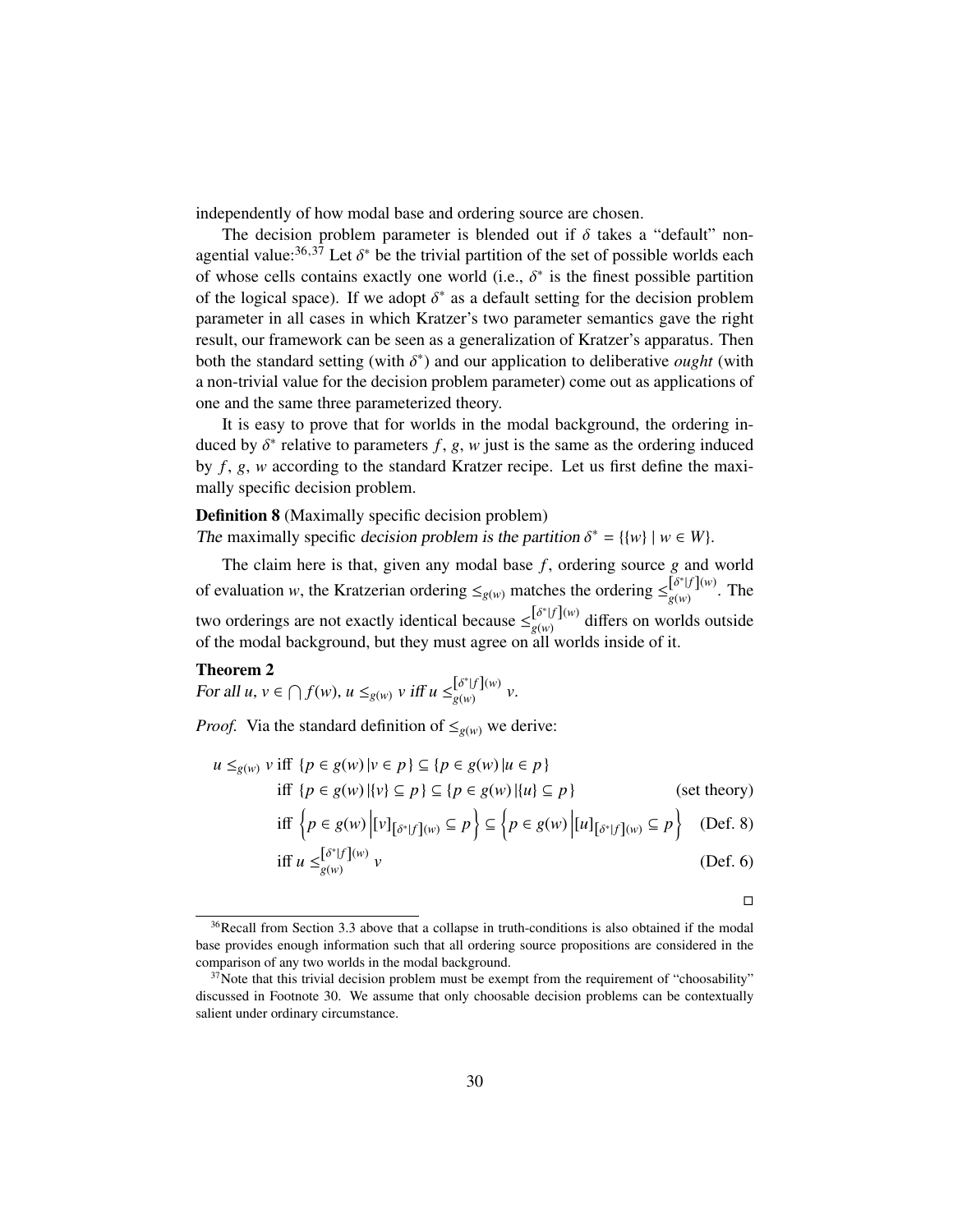The significance of this result is that we need not take deliberative *ought* to have its own distinctive lexical entry, even if it turns out that other interpretations of *ought* do not make direct use of the decision problem. We can simply assume that, in those cases, the decision problem is set to  $\delta^{*}.^{38}$  In principle, nothing prevents even other modal operators from also being sensitive to decision problems as long as  $-$  if they do not possess deliberative readings  $-$  the parameter is specified lexically to  $\delta^*$ . This would constitute just another lexical restriction on the values of conversational backgrounds that a particular lexical item is compatible. values of conversational backgrounds that a particular lexical item is compatible with. Kratzer (1981) presents ample evidence that most modal elements at least in English and German carry some such restrictions. We are thus confident that our account does not jeopardize the status of any claims about the underlying unity of the modal system.

### 4.2 Trimming

Above, we showed that Kratzer's standard two-parameter semantics can easily be derived from a general three-parameter framework with a particular default setting for the decision problem. In this section we want to turn things around and ask if there is a way of deriving our result in the standard two-parameter setting. Note that we have already proved that this is impossible if we want the theory to reflect certain intuitions, in particular, that, in the miners scenario, learning where the miners are would change the agents' judgments as to what is the best course of action. We already know that such a theory cannot be obtained in view of the result that Kratzer's semantics is not seriously information dependent.

Nevertheless, putting aside these intuitions about the roles played by the modal base (as reflecting information) and the ordering source (as reflecting goals, preferences, or rules), it is obvious that our three parameters together serve to induce a pre-order on the modal base. In contrast, on the standard two-parameter version of the Kratzer framework, a pre-order on the set of possible worlds was induced by the ordering source alone. Couldn't we find an ordering source that derives the desired pre-order as obtained from the interaction of the three parameters?

Recall that the usual values for the modal base are functions specifying what is known to some agent (epistemic) or what the relevant circumstances are (circumstantial), whereas the ordering source is supplied as a function specifying what is commanded (deontic), what someone wants (bouletic), etc. Since the decision affects the derived pre-order, if we are to omit it, we would need to simulate its effect

<sup>&</sup>lt;sup>38</sup>Recall that we made a similar move above, in Section 2.1, treating the necessity operator  $\Box$  as a special case of the human necessity operator  $\mathbf{m}$ , obtained by setting the ordering source to the trivial conversational background λ*v*.∅.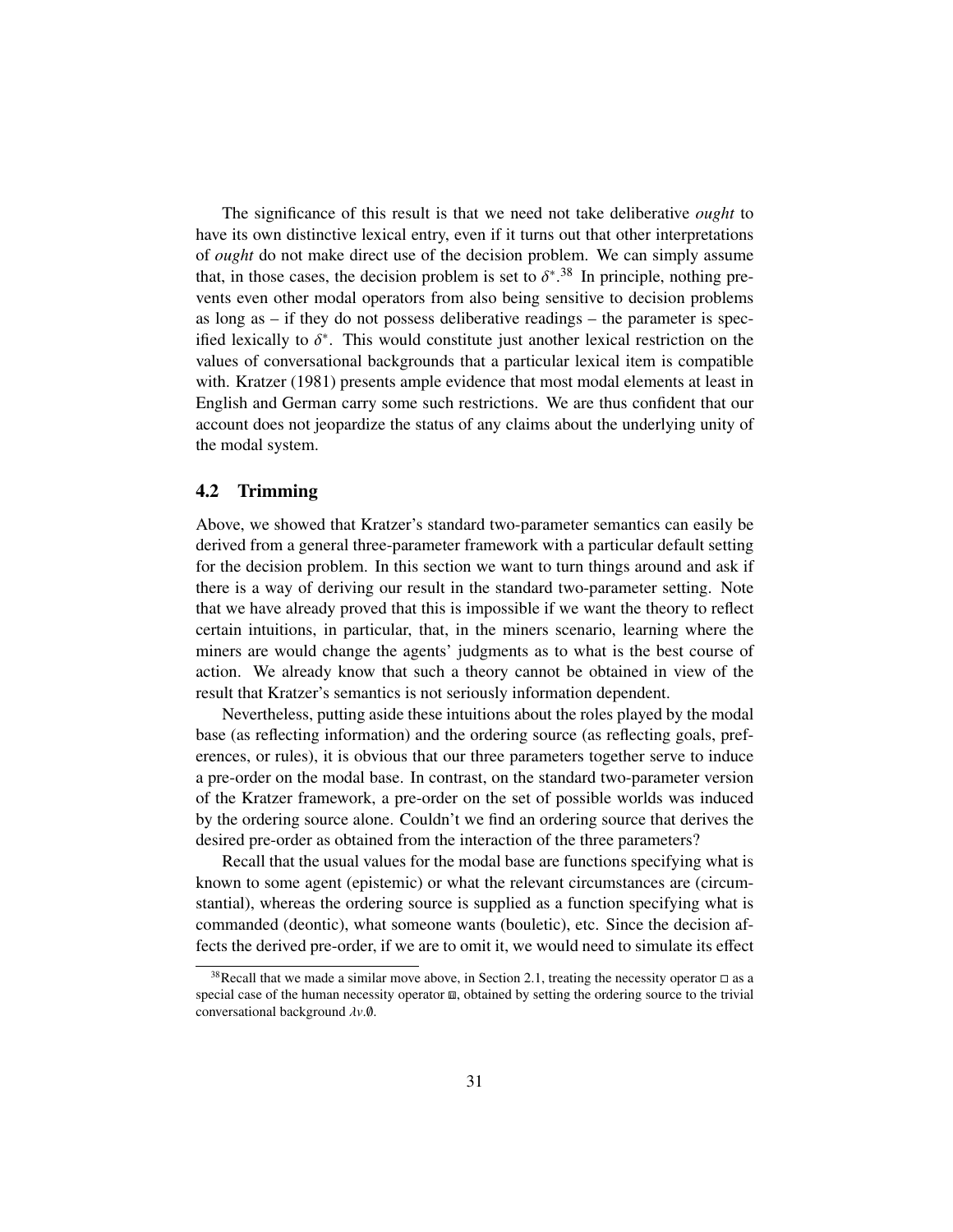by modifying the remaining parameters. It is indeed possible to achieve this by using a "trimmed" variant of the original ordering source.

#### Definition 9 (Trimmed ordering source)

Given a set  $\pi$  of mutually exclusive propositions, for any proposition  $p$ , let the corresponding  $\pi$ -trimmed proposition  $p^{\downarrow \pi}$  be defined as follows:

$$
p^{\downarrow \pi} = \{ w \in W | [w]_{\pi} \subseteq p \}
$$
 (i)

Furthermore, for any set A of propositions, the corresponding  $\pi$ -trimmed set is defined as

$$
A^{\downarrow \pi} = \{ p^{\downarrow \pi} | p \in A \}
$$
 (ii)

Finally, for any ordering source *g* and filtered decision problem  $[\delta|f]$ , the  $[\delta|f]$  trimmed ordering source is a function  $\alpha^{|\delta|f|}$  such that for all  $w \in W$ -trimmed ordering source is a function  $g^{\downarrow[\delta|f]}$  such that for all  $w \in W$ ,

$$
g^{\downarrow[\delta|f]}(w) = g(w)^{\downarrow[\delta|f](w)}
$$
(iii)

The trimmed ordering source is a conversational background that can be described as "our preferences as compared to the information we have on our choices." Informally, it is obtained by "cutting away" from each proposition  $p$  in  $g(w)$  worlds that are in *p* but whose cell in the filtered decision problem is not contained in *p*. Like any other conversational background,  $g^{\downarrow[\delta|f]}(w)$  can be used to induce a preorder  $\leq_{g^{\downarrow}[\delta|f]_{(w)}}$  on worlds in the usual way. Instead of relativizing to the decision problem whenever we compare two worlds, we can also globally use  $g^{\downarrow[\delta|f]}(w)$  as the ordering source for *ought* on the standard two-parameter Kratzer semantics. The diagrams in Figure 1 contrast the structure of our approach with the structure of the more orthodox alternative we are envisaging. Arrows represent determination relations, the label on nodes refer to our definitions of those relations.

It can be shown that the two approaches are equivalent for the evaluation of any modal operator that is not modified by a conditional antecedent. That is, if  $g^{\downarrow[\delta|f]}(w)$  constitutes the contextually salient ordering source, the standard twoparameter Kratzer semantics yields exactly the same predictions as our version with the explicit additional parameter.

# Theorem 3

For any worlds *w*, *u*, *v* and conversational backgrounds  $\delta$ ,  $f$ ,  $g$  s.t.  $u$ ,  $v \in \bigcap f(w)$ :

$$
u \leq_{g(w)}^{[\delta|f](w)} v \text{ iff } u \leq_{g^{\downarrow}[\delta|f](w)} v
$$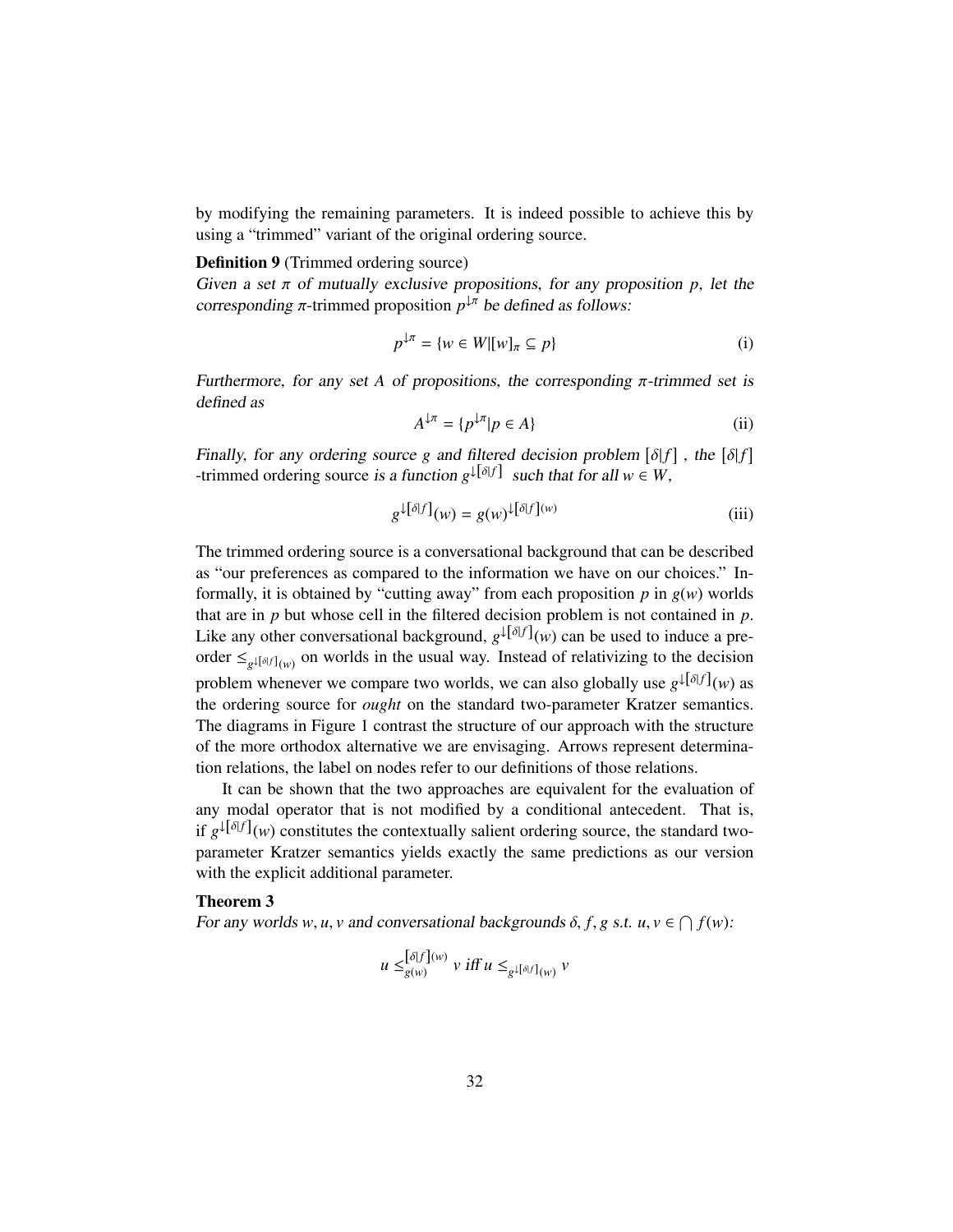

Figure 1: Architecture of our account of deliberative modality (top) and the alternative using a trimmed ordering source (bottom).

*Proof.*

$$
u \leq_{g(w)}^{\lceil \delta \rceil} \lceil w \rceil v \text{ iff } \left\{ p \in g(w) \middle| \lceil v \rceil_{\lceil \delta \rceil} \lceil w \rceil \leq p \right\} \subseteq \left\{ p \in g(w) \middle| \lceil u \rceil_{\lceil \delta \rceil} \lceil w \rceil \leq p \right\} \text{ (Def. 6)}
$$
\n
$$
\text{iff } \left\{ p \in g(w) \middle| v \in p^{\downarrow \lceil \delta \lceil f \rceil (w)} \right\} \subseteq \left\{ p \in g(w) \middle| u \in p^{\downarrow \lceil \delta \lceil f \rceil (w)} \right\} \text{ (Def. 9i)}
$$
\n
$$
\text{iff } \left\{ p^{\downarrow \lceil \delta \lceil f \rceil (w)} \middle| p \in g(w), v \in p^{\downarrow \lceil \delta \lceil f \rceil (w)} \right\} \subseteq \left\{ p^{\downarrow \lceil \delta \lceil f \rceil (w)} \middle| p \in g(w), u \in p^{\downarrow \lceil \delta \lceil f \rceil (w)} \right\}
$$
\n
$$
\text{iff } \left\{ q \in g(w)^{\downarrow \lceil \delta \lceil f \rceil (w)} \middle| v \in q \right\} \subseteq \left\{ q \in g(w)^{\downarrow \lceil \delta \lceil f \rceil (w)} \middle| u \in q \right\} \text{ (Def. 9ii)}
$$
\n
$$
\text{iff } \left\{ q \in g^{\downarrow \lceil \delta \lceil f \rceil (w)} \middle| v \in q \right\} \subseteq \left\{ q \in g^{\downarrow \lceil \delta \lceil f \rceil (w)} \middle| u \in q \right\} \text{ (Def. 9iii)}
$$
\n
$$
\text{iff } u \leq_{g^{\downarrow \lceil \delta \lceil f \rceil (w)} v} v
$$

Although we have just shown that the three-parameter version of *ought* can be reduced to the two-parameter version with a somewhat more abstract ordering source, we want to point out a few observations in favor of making explicit the dependence of the ordering on the decision problem.

First, Kratzer's conversational backgrounds are usually required to be contextually salient (consider in particular implementations in DRT where the converational backgrounds are explicitly treated as discourse anaphors, e.g. Frank, 1996; Geurts, 1999). The trimmed version considered for deliberative modality does not strike us as a natural object to be contextually salient.

Second, and more seriously, we have presented it as one of the main advantages of our framework over Kolodny and MacFarlane's analysis that the preferences that underly the agent's deliberative process play a role transparently. As on the standard two-parameter Kratzer framework, this allows us to systematically predict the interaction between preferences and circumstances. In forcing three-parameter de-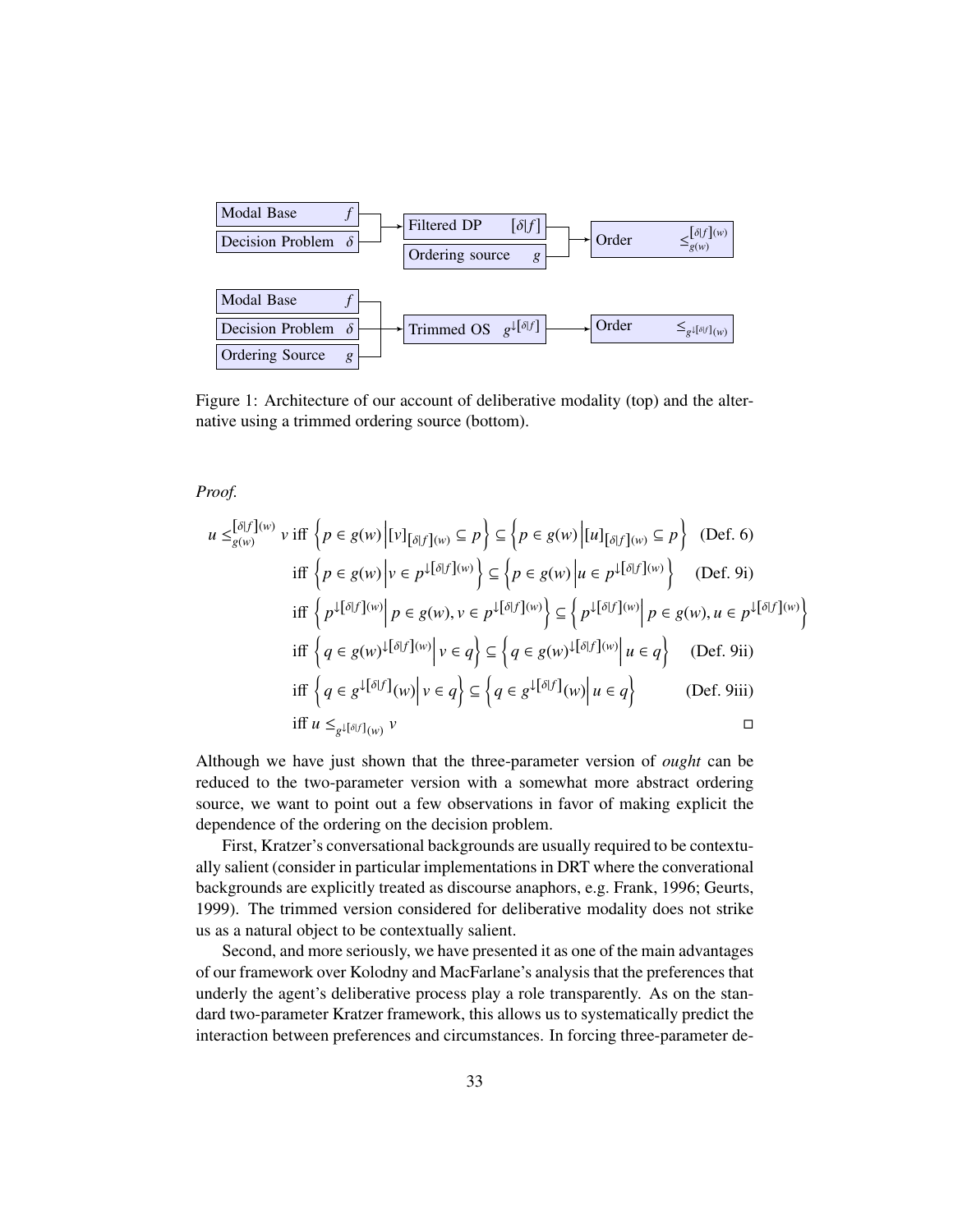liberative *ought* into the two-parameter mold, we lose this advantage: in particular, learning where the miners are amounts to a change not only in the modal base, but also in the ordering source. In contrast, if the decision problem is introduced separately, the preferences can be kept constant.

Third, the version with the trimmed ordering source runs into a technical problem when it comes to the interaction with conditional antecedents. Remember that in the Kratzer-framework, conditionals can be treated by adding the antecedent proposition to the modal base of the top-level modal in the consequent (OCO construal). In our three-parameter version, as the filtering of the decision problem depends on the modal base, an update of the modal base may effect a the order  $\leq_{g(w)}^{[\delta|f](w)}$  even as  $g(w)$  and  $\delta(w)$  stay constant. In contrast, in the two-parameter version, for a change in the modal base to affect the ordering, we have to assume that the conditional construction itself shifts the ordering source parameter (in addition to affecting the modal base).<sup>39</sup> In our opinion this would constitute a more dramatic departure from the spririt of Kratzer's approach than our addition of a third parameter.

We conclude that while it is an interesting result that the three-parameter version of the Kratzer-style semantics can be forced into the standard two-parameter framework by using a particular conversational background as the ordering source, we think that there are good arguments to stick with the analysis of deliberative *ought* that explicitly employs a decision problem parameter in addition to modal base and ordering source.

# 5 Conclusions

The miners problem motivates a seriously information dependent analysis of *ought*. As we have shown, the standard Kratzer analysis cannot be readily applied to: It is not seriously information dependent and lacks a clear solution to the miners puzzle. We have shown that a three-parameter analysis of deliberative *ought* is the key to a satisfactory understanding of serious information-dependence. By adding a decision problem as a third contextual parameter and allowing decision problems to affect the mechanics by which the ordering is generated, we can derive all the salient verdicts in the miners' case. Moreover, we handle serious information dependence without sacrificing the systematicity and transparency of Kratzer's framework

<sup>39</sup>Sæbø (2002) develops a theory of anankastic conditionals on which part of the antecedent serves to modify the ordering source of a modal in the consequent. For critical discussion, see von Fintel and Iatridou (2005).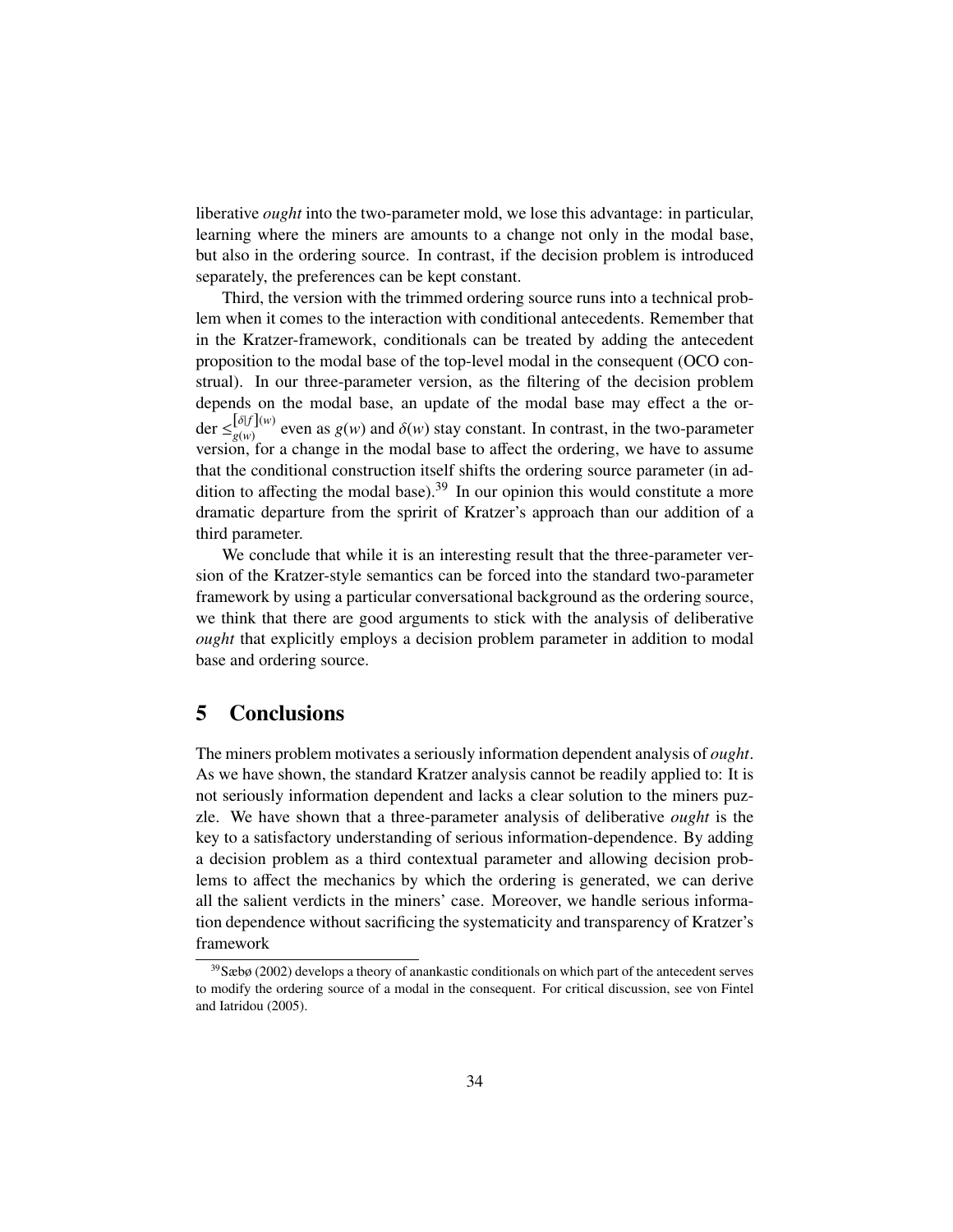Ultimately, we argued, the introduction of a third parameter constitutes a comparatively insignificant departure from the standard view: any two-parameter solution can be encoded as a three-parameter solution with a trivial decision problem, and our three-parameter version can be translated into a standard two-parameter version. Nevertheless, we believe we have presented convincing arguments that the three parameter version provides a more natural and elegant interface with context.

# References

- Belnap, N. and J. Horty. 1995. The deliberative *Stit*: a study in the logic of action, omission, ability and obligation. *Journal of Philosophical Logic*, 24:583–644.
- Belnap, N., M. Perloff, and M. Xu. 2001. *Facing the Future*. Oxford University Press.
- Cariani, F. 2009. *The Semantics of 'ought' and the Unity of Modal Discourse.* PhD thesis, UC Berkeley.
- Cariani, F. forthcoming. *Ought* and resolution semantics. forthcoming in *Noûs*.
- DeRose, K. 1991. Epistemic possibilities. *The Philosophical Review*, 100:581– 605.
- Egan, A. 2007. Epistemic modals, relativism, and assertion. *Philosophical Studies*, 133:1–22.
- von Fintel, . and S. Iatridou. 2005. What to do if you want to go to Harlem: Anankastic conditionals and related matters.
- von Fintel, S. and A. Gillies. 2007. An opinionated guide to epistemic modality. *Oxford Studies in Epistemology*, 2:32–62.
- von Fintel, S. and A. Gillies. 2008. CIA leaks. *Philosophical Review*, 117:77–98.
- Frank, A. 1996. *Context Dependence in Modal Constructions*. PhD thesis, Universität Stuttgart.
- Geurts, B. 1999. *Presuppositions and Pronouns*. Elsevier, Oxford.
- Geurts, B. 2005. Entertaining alternatives.
- Hacking, I. 1967. Possibility. *The Philosophical Review*, 76:143–168.
- Hamblin, C. 1958. Questions. *Australasian Journal of Philosophy*, 36:159–168.
- Horty, J. 2001. *Agency and Deontic Logic*. Oxford University Press.
- Jackson, F. 1991. Decision theoretic consequentialism and the nearest dearest objection. *Ethics*, 101(3):461–482.
- Kaufmann, S. and M. Schwager. t.a. A unified analysis of conditional imperatives. In *Proceedings of SALT 19*. CLC Publications.
- Kolodny, N. and J. MacFarlane. 2010. Ifs and Oughts. *Journal of Philosophy*, 107: 115–143.